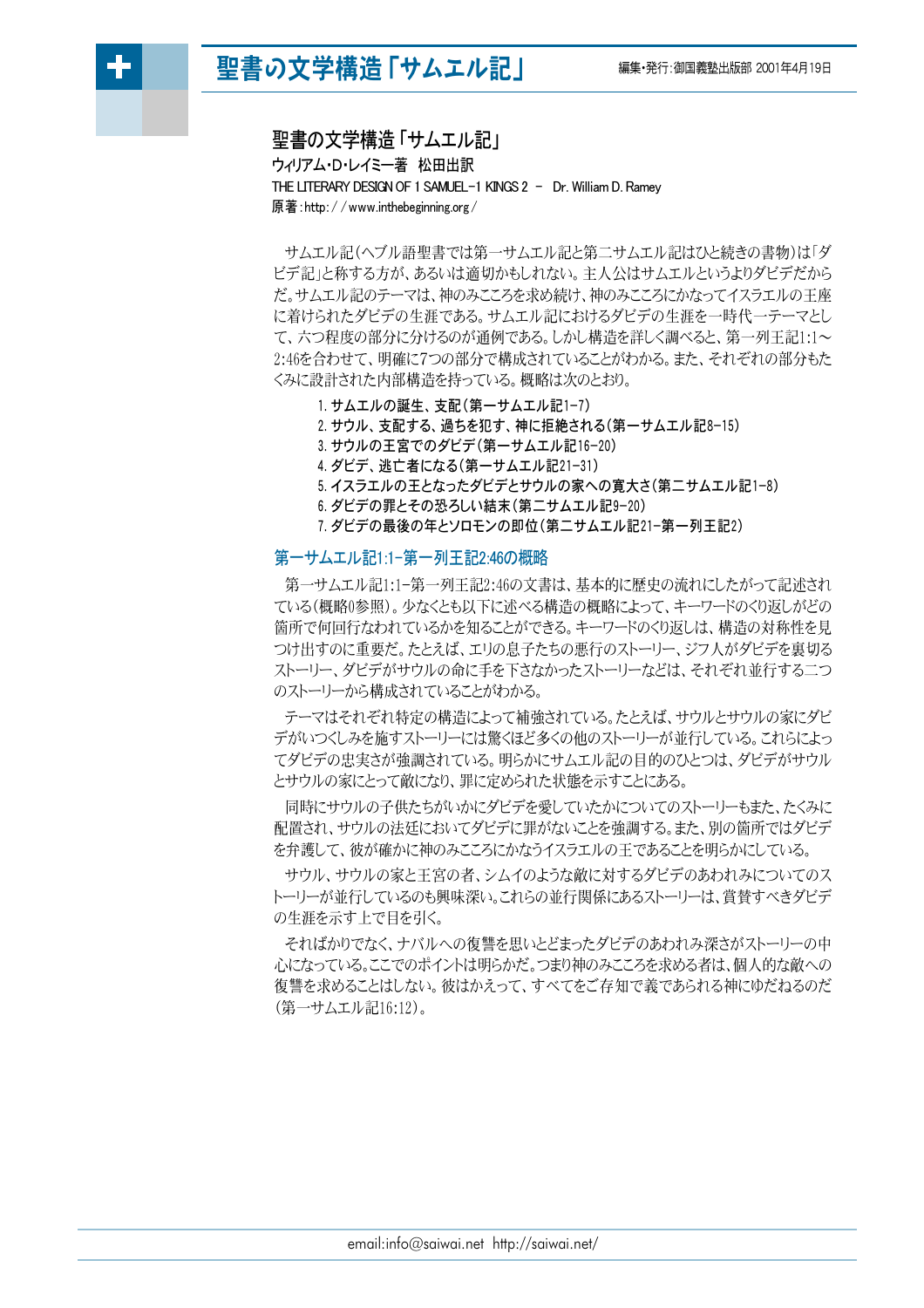#### ■概略0 第一サムエル記1-第一列王記2:46の構造

#### A サムエル、エリの後を継ぎ、イスラエルを支配する(第一サムエル記1-7)

- ーハンナの歌・
- わが角、わが岩、墓、死、天からの雷鳴、高く上げる、
- 力を帯びる、暗黒、足、油注がれた者、王に与える、
- へりくだる、たかぶる、ただひとりの神、などなど
- ーテーマ:祭司エリの家が絶える
- ー主による疫病とそれをとどめようとする人々の試み(4:1-6:21)
- ー人々、2頭の雌牛に契約の箱を引かせる 雌牛は全焼のいけにえとなる(疫病がやんだ後) 牛が引く車はたきぎとなり、岩の上に契約の箱がすえられる

#### Bサウルの過ち(第一サムエル記8-15)

- ーアモン人の王ナハシュに対する戦いがイスラエルへの侮辱から始まる
- ーサウルの罪が明らかになり、サムエルがこれを責める
- ーサウルの反応:言いわけ

#### Cサウルの王国でダビデがはじめて名声を得る(第一サムエル記16-20)

- ーサウルははじめダビデを受け入れ、ついで敵対する
- ーダビデがサムエルに油を注がれ、ミカルがダビデと結婚する
- ーテーマ:サウルの家の者、ダビデに好意を寄せる

# X 主がサウルとダビデの将来を逆転させる

#### サウルがダビデを殺そうと謀るが自分が死ぬ(第一サムエル記21-31)

# C'全イスラエルでダビデがはじめて名声を得る(第二サムエル記1-8)

- ーサウルの王国ははじめダビデを拒絶し、ついで受け入れる
- ーダビデがユダに油を注がれ、ミカルがダビデと再婚する
- ーテーマ:ダビデ、サウルの家の者を丁重に扱う

## B'ダビデの過ち(第二サムエル記9-20)

- ーアモン人の干ナハシュに対する戦いがダビデの使者への侮辱から始まる
- ーダビデの罪が明らかになり、ナタンがこれを責める
- ーダビデの反応:悔い改め

#### A'ソロモン、ダビデの後を継ぐ:ダビデの最晩年(第二サムエル記21-第一列王記2)

- ーダビデの歌(ハンナの歌と明らかに呼応している):
	- わが角、わが岩、墓、死、天からの雷鳴、高く上げる、
- 力を帯びる、暗黒、足、油注がれた者、王に与える、
- へりくだる、たかぶる、ただひとりの神、などなど
- ーテーマ:祭司エリの家が絶え、ツァドクがエブヤタルにとって代わる
- 「シロでエリの家族について語られた主のことばはこうして成就した」(第一列王記2:27)
- ー主による疫病とそれをとどめようとする人々の試み(第二サムエル記21,24)
- 疫病のひとつは契約の箱のある場所を打つ
- ーダビデ、打穀用の2頭の牛を全焼のいけにえにする(疫病がやんだ後) 牛の用具をたきぎとして使う(契約の箱は岩の上にある)

サウルとダビデそれぞれの破滅的な罪が並行的にくり返されているのは、もうひとつの重要なポイント だ。両方のストーリーにおいて罪が詳しく描かれている。神は彼らの罪をあばいて責め、罪の恐るべき結 果がもたらされる。サウルは王国と自身の命を失い、ダビデは家族を引き裂かれる。このくり返し構造は、 イスラエルの指導者(および民)が神と律法に従うことがいかに重要であるかを教える。さらに、サウルと ダビデそれぞれの反応が対比されているが、罪を犯したときにはダビデのように真剣に悔い改めるべき であり、サウルのように弁解に終始してはならないのだ。

その他にもくり返しによって展開されたり補強されたりするテーマがある。主の導きを求めること、逆境 にあっても主に従うことの重要性についてのテーマだ。たとえば、ダビデがいのちの危険を顧みずにユダ の町を助けたことがそれにあたる。

最終的に神は悪を正し、悪者を罰し、正しい者に報いるというテーマは、最も大切なテーマのひとつ だ。悪者が一時的に栄えることもある(エリの息子たち、サウルなど)。しかし、神は必ず彼らに罰を与えず にはおられない。それとは逆に、正しい者が極端な苦しみに会うことがある。しかし、神は彼らの苦しみの 間も彼らとともにおられ、守り導いておられる。このポイントは、たとえば、悪いサウル王からダビデが奇跡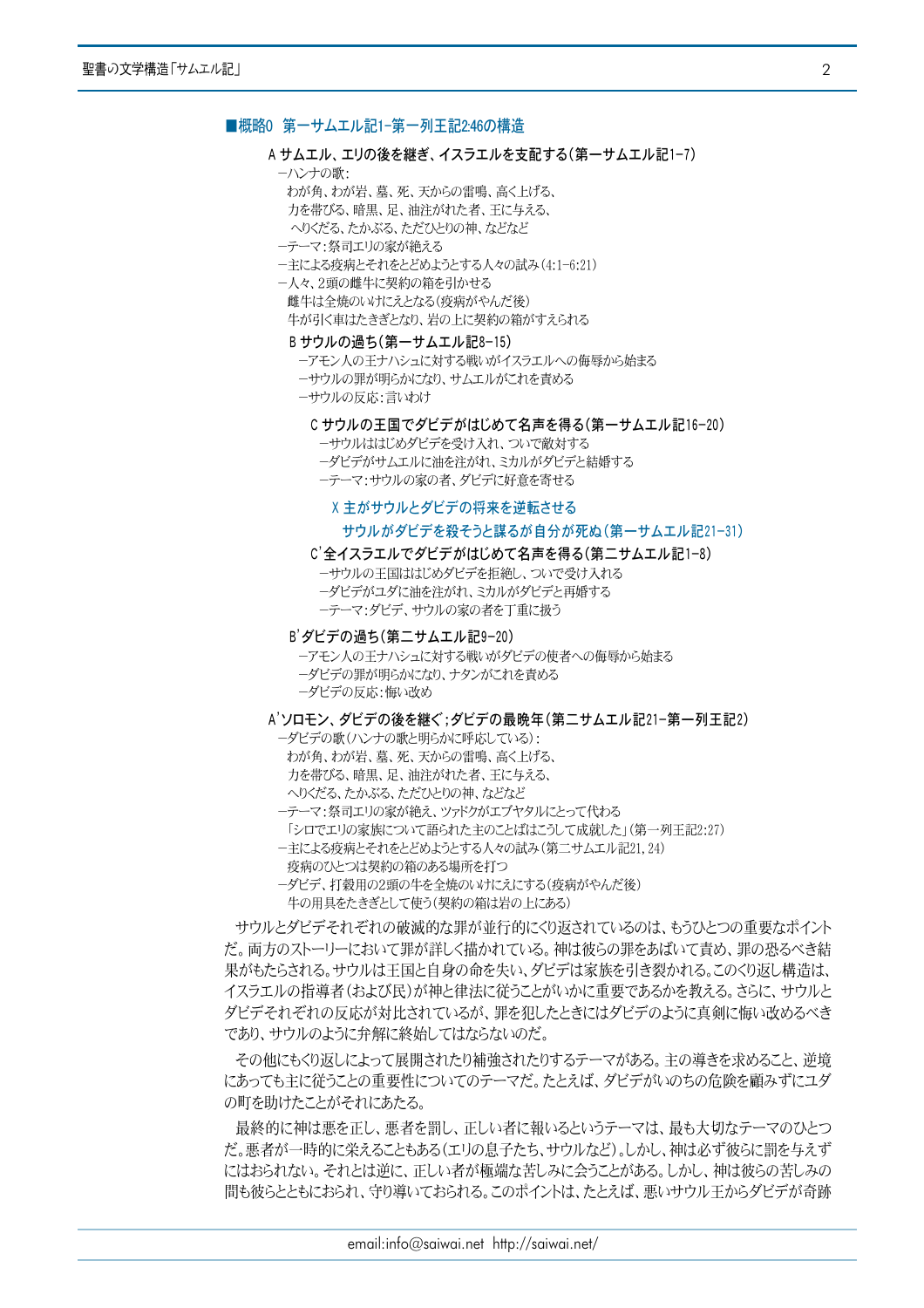的に逃れたストーリーが並行していることによって強調される。神はみこころに従う者を必ず守ってくださ る。サムエル記を読む者は、神と神の律法に従うべきことに気付かされる。神は最終的に、従う者に良く 報い、神を避ける者に罰を与えてご自分の律法の正しさを見せてくださるのだ。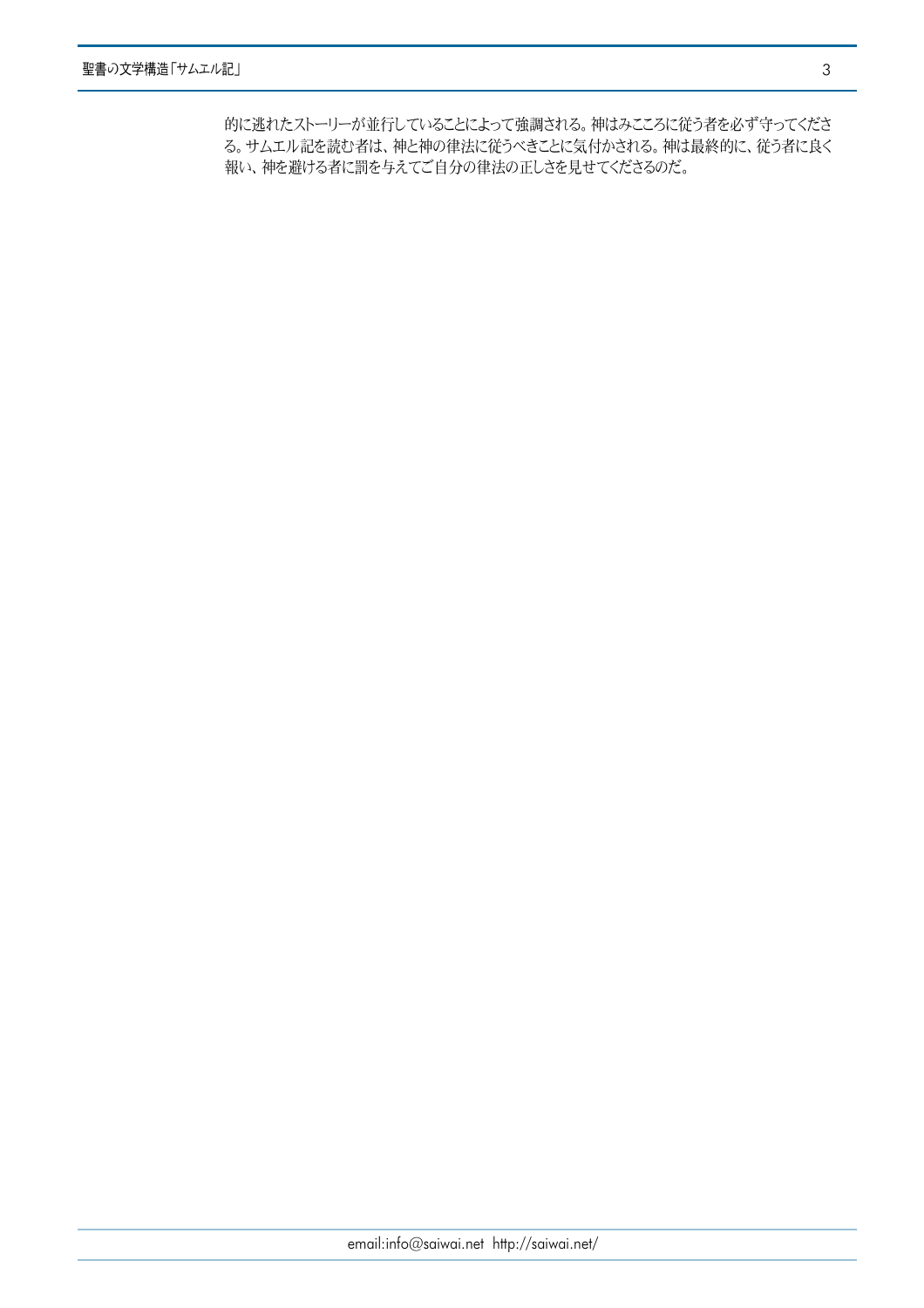# Iサムエルの誕生と支配(第一サムエル記1-7)

最初の大きなストーリーのまとまり(概略1)はサムエルについての話で始まる。サムエルは、ダビデの王 座の確立に重要な役割をはたす預言者だ。この箇所はサムエルの誕生で始まり、サムエルの支配を要 約して終わる。「サムエルは、一生の間、イスラエルをさばいた(7:15-17)」。この箇所は、時間の順に並べ られた七つの部分からなっている。その構造は対称性を持ち、主がサムエルを呼ぶ場面が中心に置か れている。

#### ■概略1 サムエルの誕生と支配(1-7)

#### A 導入:サムエルの誕生と主への生涯献身(1:1-2:11)

ーラマに生まれる

- ーサムエルの家族、毎年ラマからシロに上る
- ーエルカナ、ラマの家に帰る

Bエリのよこしまな息子たち、天幕で主をさげすむ(2:12-26) ーイスラエルの祭司が主の天幕とささげ物を侮る

Cエリの息子たちが一日のうちに死ぬという預言(2:27-3:1a)

Xサムエルが主に呼ばれる(3:1b-4:1a)

#### Cエリの息子たちについての預言が成就し彼らは死ぬ(4:1b-22)

B'契約の箱の放浪:ペリシテ人が主の契約の箱を敬う(5:1-7:1) ーペリシテ人の祭司が契約の箱を敬っていけにえをささげる

A'結び:サムエルの勝利とイスラエルにおける支配の生涯(7:2−17)

ーサムエル、ラマに住む

ーサムエル、各地を行きめぐってラマに戻る

ーサムエルは常にラマに戻る

第一サムエル記1-7をもっと細かく分けても同じ構造になる。たとえば、サムエル誕生のストーリーがそ うだ(概略1.1)。サムエルの誕生は、主の導きが逆転することを強調している。「逆転」はサムエル記の基 本テーマだ。サムエルの誕生がストーリーの中心に置かれていることに注目しよう。

# ■概略1.1 サムエルの誕生(第一サムエル記1:1-2:11)

A エルカナと家族、毎年ラマからシロへ上る(1:1-8) Bハンナの悲しみの祈り(1:9-11) C ハンナとエリの悲しみの会話(1:12-18) Xサムエルの誕生 (1:19-23) C'ハンナとエリの喜びの会話(1:24-28) B'ハンナの喜びの祈り(2:1-10) A'エルカナ、ラマの家に帰るがサムエルはシロにとどまる(2:11)

次はエリのよこしまな息子たちのストーリーである。サムエルと彼らとの対比が強調される(概略1.2)。

■概略1.2 エリのよこしまな息子たち(第一サムエル記2:12-26)

A 導入:エリの息子たちは主を知らない(2:12) Bエリの息子たちの悪行(2:13-17) Cサムエル、主に仕える(2:18) X ハンナ、さらに子を身ごもる(2:19-21b) C'サムエル、主の前に成長する(2:21c) B'エリの息子たちの悪行(2:22-25)

A'結び:サムエル、主の好意を受けて成長する(2:26)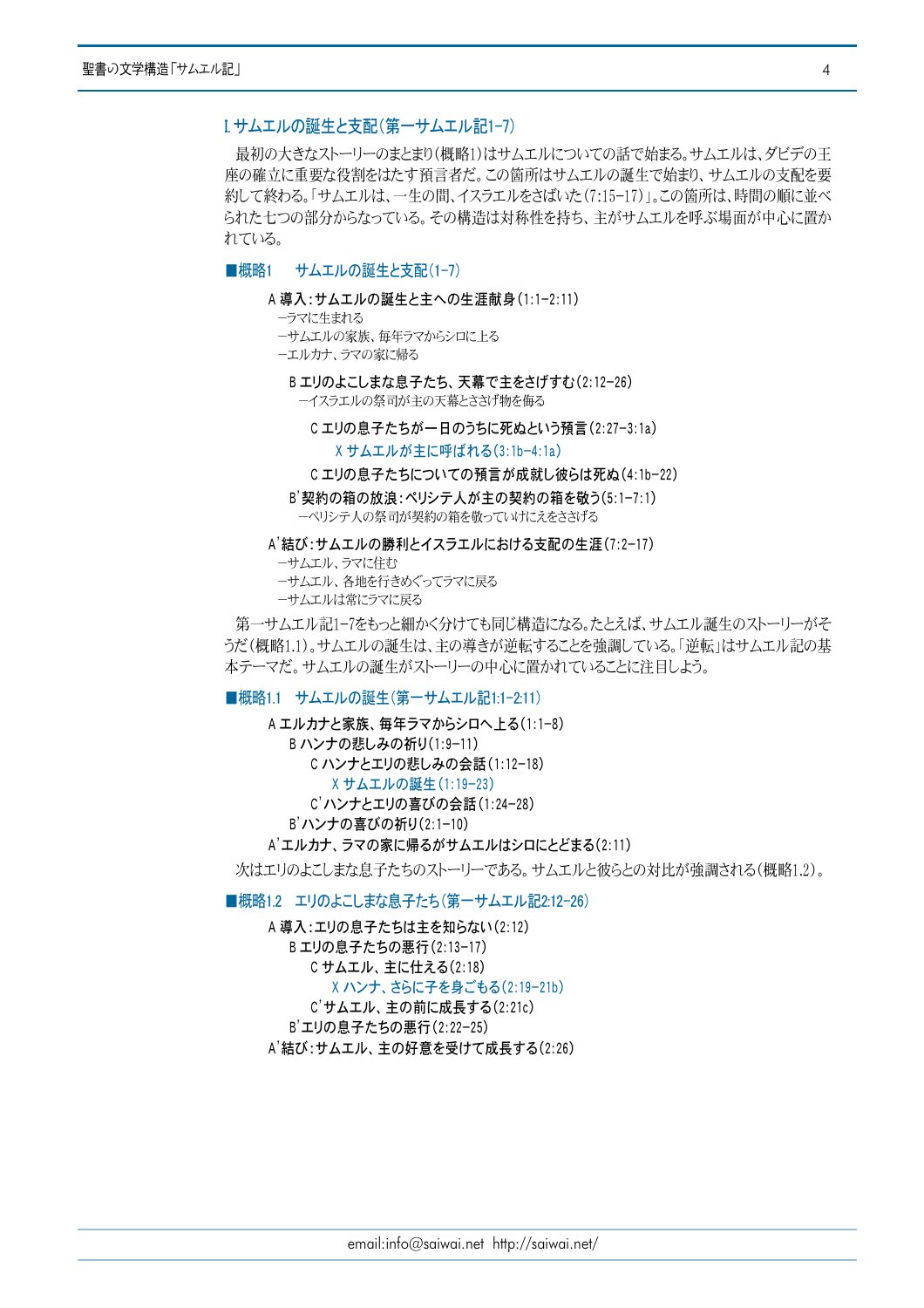構造を見ているとき、現在見ている構造を包み込むような、より大きな構造があることに気付くことがあ る。サムエル記では、隣り合った二つのストーリーをつなぎ合わせる構造が見つかることが多い。このよう な構造は、一方が土台、もう一方が住居部分という建物の構造にたとえることができるだろう。

次に第一サムエル記2:1-36、3:1-4:1a、4:1b-18に現れた緻密な構造を見てみよう。

# ■概略1.3 第一サムエル記2:1-36の文学的一貫性

A ハンナの預言:主に油注がれた者に言及して終わる(2:1-10) B 主の前でのサムエルの働き(2:11) Cエリの息子たちの罪(2:12-17) D主の前でのサムエルの働き(2:18-19) X エリ、サムエルの両親を祝福する(2:20-21a) D'主の前でのサムエルの成長(2:21b) C'エリの息子たちの罪(2:22-25) B' 主の前でのサムエルの成長 (2:26) A'神の人の預言:主に油注がれた者に言及して終わる(2:27-36)

# ■概略1.4 第一サムエル記3:1-4:1aの文学的一貫性

A サムエル、しもべとして主の前でエリに仕える(1a) B 主のことばはまれにしかない(1b-c) C エリの目がかすんで見えなくなる(2) D主がサムエルを3度呼ぶ(3-9) a サムエルは主の宮で寝ていた(3) b 主の第1の呼びかけ(4-5) c 主の第2の呼びかけ(6) x サムエルはまだ、主を知らない(7) c'主の第3の呼びかけ(8) b'エリ、サムエルに答える方法を教える(9a) a'サムエル、自分の所で寝る(9b) X主がサムエルに現れる(10-15) D'エリ、サムエルを呼ぶ(16-18) a サムエル、エリに啓示を告げるのを恐れる(15c-16) b「主の言葉はどうであったか?」(17a) c「私に隠さないでくれ!」(17b) x「神がおまえを幾重にも罰せられるように」(17c) c'「おまえが一つでも隠すなら」(17d) b'「主がお告げになったことばのうち」(17e) a'サムエル、エリにすべてを告げる(18) C'サムエルは成長した(19a) B'主のことばが再び与えられる(19b-21) A'預言者サムエルのことばが全イスラエルに行き渡る(4:1a)

4:1b-18の前に第一サムエル記4:1b-6:19を見てみよう。契約の箱はイスラエルに対する神の臨在の 象徴である。その臨在の力のすさまじさにペリシテ人もイスラエル人も押しつぶされてしまう。

■概略1.5 主の箱の臨在(第一サムエル記41-6:19) A 約四千人のイスラエル人の戦死(4:1b-2) B敗北:神の箱奪われる:エリの息子たちの死(4:5-11) C神の箱が奪われた結末:エリ、首を折って死ぬ(4:12-22) C'神の箱を奪った結末:ダゴン、首を切られて「死ぬ」(5:1-12) B'信仰の勝利:神の箱が戻る(6:1-18) A'多数のイスラエル人が主に打たれて死ぬ(6:19)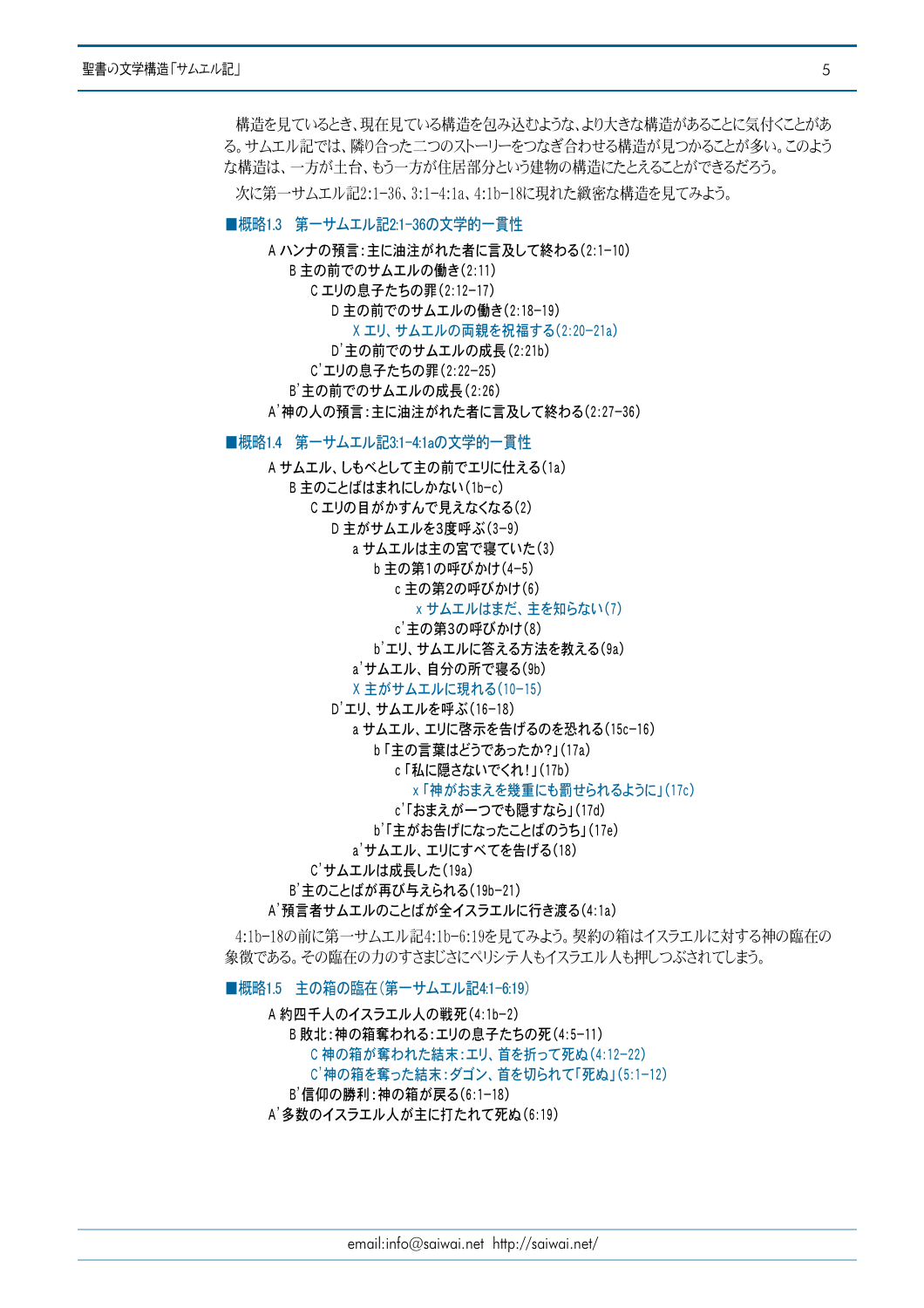#### ■概略1.5.1 第一サムエル記4:1b-18の文学的一貫性

導入:イスラエルの敗北:四千人が戦死(1b-2)

A 人々陣営に戻る:「シロから契約の箱を持ってこよう」(3) Bケルビムに座しておられる主の契約の箱がシロから到着する エリの息子たちの名が言及される(4) Cイスラエルの大歓声(5) D ペリシテ人いぶかる「あの大歓声は何だろう」(6a) E ペリシテ人、主の契約の箱のことを知る:恐れ(6b) F ペリシテ人の長い語り:自らを鼓舞する(7-9) Gイスラエルの損失とストーリーの一区切りの終わり ホフニとピネハスの死が特記される(10-11) A'ベニヤミン人、戦場からシロに走ってくる(12) B'エリがシロの道のそばの席で神の箱を心配して見張る(13a) C'知らせの者、敗戦を知らせ、町中こぞって泣き叫ぶ(13b) D'エリ、泣き叫ぶ声を聞く「この騒々しい声は何だ」(14a) E'知らせの者、大急ぎでエリに知らせる(14b) F'エリの年齢と盲目さ(15) G'知らせの者、言葉どおりすべてを告げる 「ホフニとピネハスと神の箱が失われた」(16-17) 結び:エリの死とイスラエルをさばいた期間(18)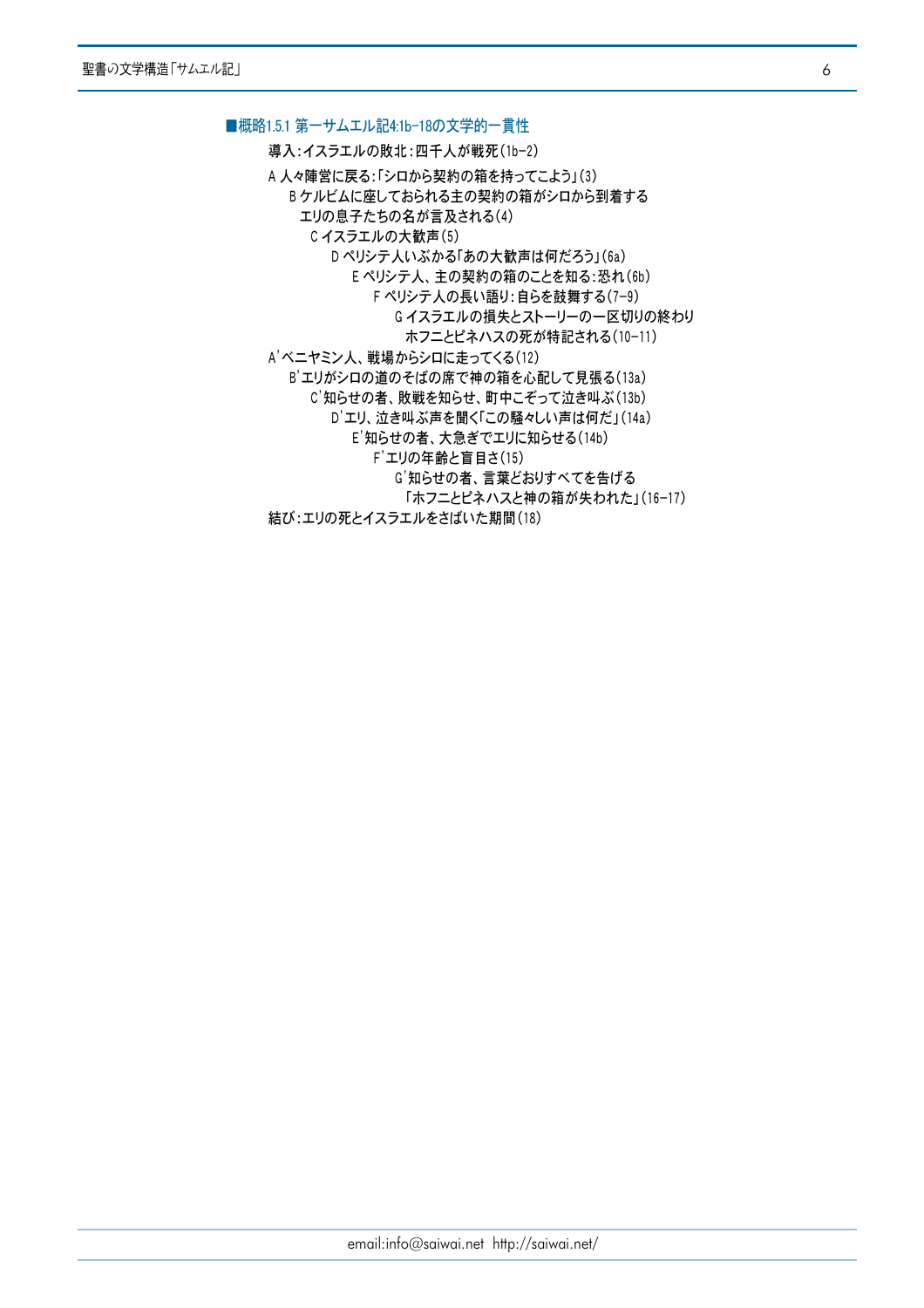# Ⅱ サウルの支配・罪・神の拒絶(第一サムエル記8-15)

2番目の大きなストーリーのまとまりは、サウルの王国の確立、サウルの罪、サウルが王位からしりぞけ られるストーリーだ(概略2)。主がサウルをイスラエルの王として選んで始まり(A)、主がサウルをイスラ エルの王位からしりぞけて終わる(A')。この箇所は「明ー暗」という形式の構造を持つ。サウルについて の良い内容で始まり(アモン人に対する大勝利が頂点)、サウルの罪と神による拒絶で終わる。対称的 な構造によってサウルの歩みの暗転がはっきりする。中心にサムエルの送別の言葉が置かれる。

# ■概略2 サウルの支配と神による拒絶(第一サムエル記8-15)

#### A イスラエルがラマで王を求め、神がサウルを選ぶ(8:1-10:16)

- ーイスラエル人、ラマでサムエルに会う
- ー神がサウルを選び、サムエルが宣言する

ーサウル、自分が最も小さい者で、選びが不適切だと述べる(9:21)

- 一神はサウルの心を変えて新しくされた(10:9)
- ーサムエルがギルガルでいけにえをささげると約束する(10:8)
- ーサウル、ギブアに行くが家には行かない(10:9-16)

# Bサウルがくじによってミツパで取り分けられる(10:17-27)

ーくじがサムエルのために神のみこころを告げ、サウルを王とする

# C戦いの用意とアモン人に対する勝利(11:1-13)

- ーサウル、大軍を集める:330,000の兵士
- ーサウル、1くびきの牛を切り分けて徴兵に成功する
- 一七日間待って勝利する

#### Xサムエルの送別の言葉 (11:14-13:1)

#### C'ペリシテ人に対する戦いの用意(13:2-15)

ーサウル、惨めなほどわずかな軍勢しか集められない:600名の兵士

ー無断でいけにえをささげて徴兵に失敗する

ー七日間待てずに神に責められる

### B'サウル、くじによってミクマスでかろうじて勝利する(13:16-14:52)

ーくじはサウルに神のみこころを告げない: ヨナタンは実際には罪に定められるべきではなく英雄であった

#### A'神がサウルを王位からしりぞける:アマレクとの戦いにおけるサウルの罪(15:1-35)

- ーサムエル、ラマに戻り、二度とサウルを見ない
- ー神がサウルを王位からしりぞけたことをサムエルが告げる
- ーサウル、自分を小さい者と思う(15:17)
- ーサウル、夫ろうとするサムエルの衣のすそをつかんで裂く(15:27)
- ーサウル、神に逆らってギルガルでいけにえをささげる(15:21)
- ーサウル、ギブアの家へ戻る

第一サムエル記8章にある四つの対話は目立ったキアスマスだ。それぞれの対話において話す者と 聞く者とが交互に反転している(概略2.1)。

# ■概略2.1 第一サムエル記8:5-22)

A 民、サムエルに語る(5) B サムエル、主に語る(6) C主、サムエルに語る(7-9) D サムエル、民に語る(10-18) D 民、サムエルに語る(19-20) C'サムエル、主に語る(21) B'主、サムエルに語る(22a) A'サムエル、民に語る(22b)

キアスマスの中心はサムエルと民の対比である。読者の期待に反して、主と民が直接対立する図式 ではない。しかし、会話のキアスマスの中で次のことが明らかだ。つまり、主はイスラエルの民の願いを好 ましいとは思っておられないが、それをすぐに否定されない。ただ黙って民の意志をくつがえされる。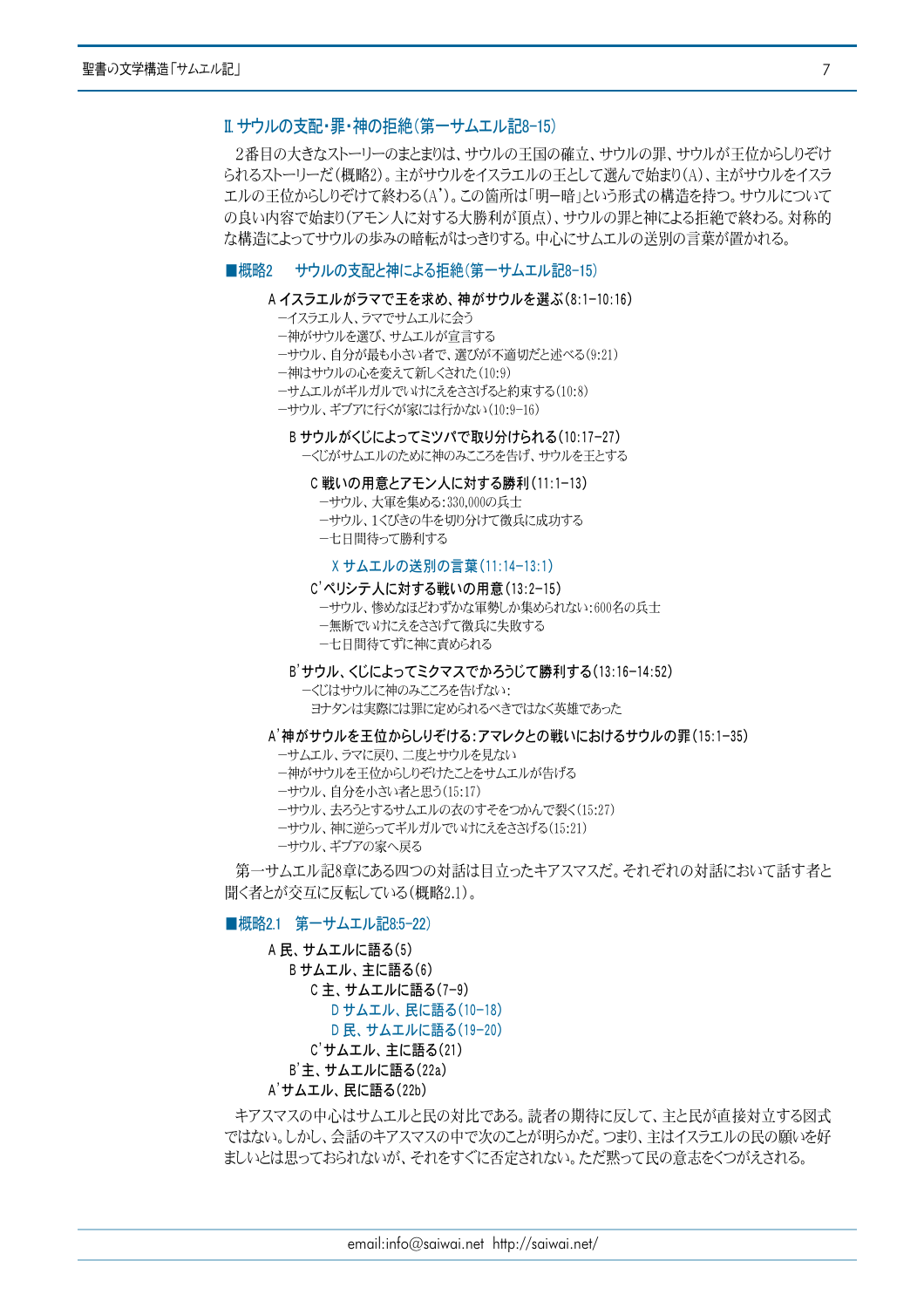第一サムエル記12章は四つの部分に分かれる。12:13が中心部である。

#### ■概略2.2 第一サムエル記12:1-25

A サムエル、自らの契約への忠実を民の前で主張する 主と主に油注がれた者とが証人となる(1-5) Bサムエル、出エジプトと士師の時代の神の義による支配の歴史を語る(6-12) X サムエル、民のわがままで反逆的な欲求を神が許したことを宣言する(13) B'サムエル、従順による契約の祝福と、反逆による契約の呪いを語るが、 雷と雨の奇跡により、呪いの側面が強調される(14-19) A'サムエル、民と新しい王に契約の忠実を守るよう告げる(20-25)

サウルの滅びのストーリーは13章から15章でまとめて強調されるが、その後もサウルは散発的に登場 する。ダビデの王権の確立のストーリーとサウルの滅びのストーリーはからみ合ったまま、第一サムエル 記の終わりまで続く(16:1-28:2)。13章から15章までの箇所は、それより前の部分と後の部分からは独 立しているのだ。

8章から12章において、国の危機を乗り越えた後のサウルの支配権が目を引く。サウルの滅びが始ま る13章は、南部イスラエル出身の王の支配を告げる慣用表現で始まり、15章がサムエルとサウルの決 裂で終わっている。次いで16章は、ベツレヘムでエッサイの子に油を注ぎ、サウルの代わりの干とせよ、と いうサムエルに対する神の命令で始まる。

以上のように第一サムエル記13章から15章までのストーリーは、8章から12章までと16章以降とを橋渡 しする重要な役割を果たしている。13章から15章までは、次のようなキアスマスである。

#### ■概略2.3 第一サムエル記13-15

A サウル、サムエルに叱責される(13:1-15) Bサウル、ペリシテ人と戦う(13:16-14:23) X サウル、ヨナタンを呪う(14:24-46) B'サウル、さらに戦う(14:47-52)

A'サウル、王位からしりぞけられる(15:1-35)

サウルに対するサムエルの最初の叱責(A)は、最終的に神がサウルをしりぞけたこと(A')と並行す る。また、ペリシテ人に対するサウルの勝利(B)は、ほかのさまざまな敵(ペリシテ人を含む)への勝利 (B')と並行する。そして、サウルが自分の初子であり後継ぎであるヨナタンを処刑しようと決断する箇所 (X)が、13章から15章までのストーリーの中心である。

イスラエル人とペリシテ人とが交互に恐れおののく箇所(13:5-7、14:15-23)において、両者の立場の 逆転がはっきりする。また、始まりと終わりから中心に向かって展開するストーリーの中で、サウルとヨナタ ンの態度と行いが非常に対照的に描かれる。

#### ■概略2.4 第一サムエル記13:5-14:23

A ペリシテ人がベテ·アベンの東に陣を敷く(13:5) Bイスラエル人、困窮する(13:6a) Cイスラエル人、ほら穴や奥まった所に隠れる(13:6c) Dイスラエル人、ヨルダン川を越えて逃げる(13:7a) E サウルの民、震え上がる(13:7c) F 失敗の頂点:サウルの薄い信仰がサムエルに叱責される F'回復の契機:ヨナタンが信仰によってペリシテの軍勢を破る E'ペリシテ人、震え上がる(14:15、19-20) D'ペリシテ側のイスラエル人、サウルの側に立つ(14:21) C'隠れていたイスラエル人、出てきて戦いに加わる(14:22) B'主がイスラエルを救う(14:23a) A'戦いがベテ・アベンに(西方へ)移る(14:23b)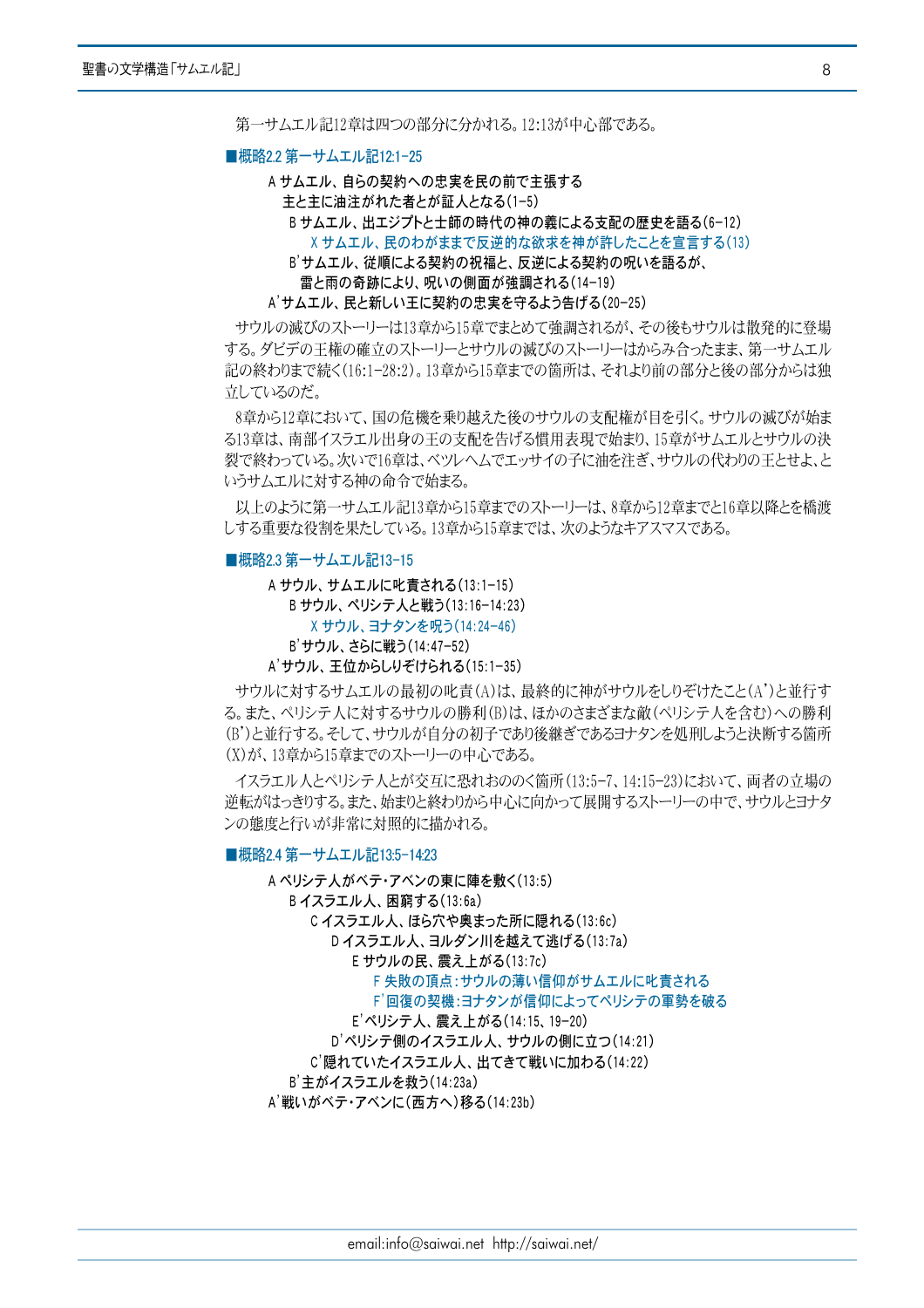14:24b-35の箇所のはじめの部分にはキアスマスがある。

■概略2.5 第一サムエル記14:24b-35

A サウルが民に呪いの誓いをさせる(14:24b) B「民はだれも食物を味見もしなかった」(14:24c) X 試み:森には蜜があった(14:25) B'「だれもそれを手につけて口に入れる者はなかった」(14:26c) A'「民は誓いを恐れていたからである」(14:26d)

第一サムエル記14:23b-35の文脈全体もキアスマスである。

■概略2.6 第一サムエル記14:23b-35

A サウルが禁令を発する(14:24) B 軍勢:従順(14:25-26) Cヨナタン:知らずに不従順(14:27) X サウルの誓い (14:28) C'ヨナタン:知りながら不従順(14:29-30) B'軍勢:律法違反(14:32-33d) A'サウルが祭壇を築く(14:33e-35)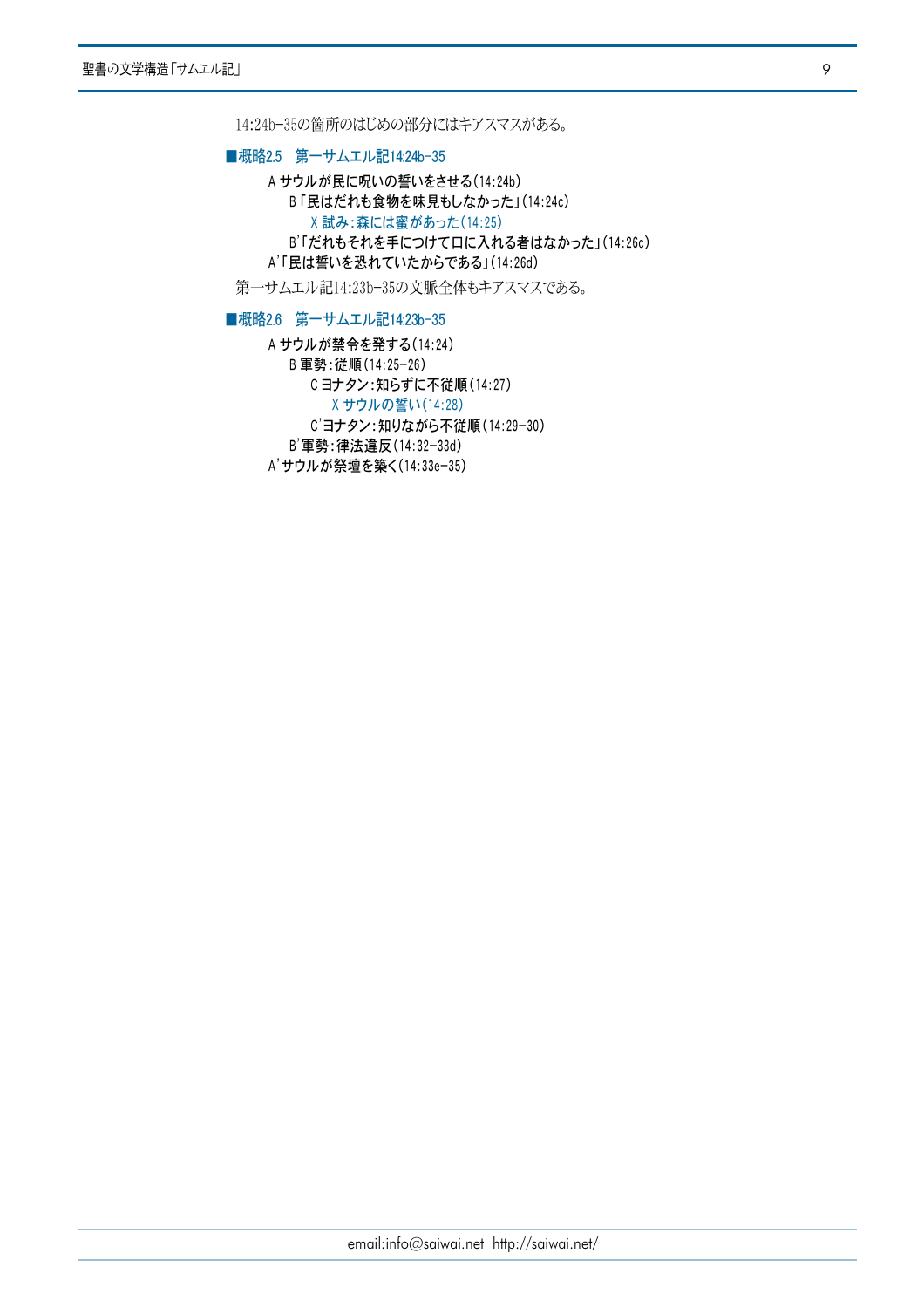# Ⅲ サウルの王宮におけるダビデ(第一サムエル記16-20)

3番目の大きなストーリーのまとまりは、若い頃のダビデが名を上げてサウルの王宮に入るまでである (概略3)。その前の部分(8章-12章)と似ており、「明ー暗」形式の構造を持つ。サムエルによるダビデへ の油注ぎ、ゴリアテの撃破、サウルの王宮での名声、ヨナタンとの友情に始まるストーリーだ。中心はそ の後にくる。前半(A, B, C)と後半(C', B', A')がキアスマスによって並行し、ダビデの立場が逆転したこ とを示す。ダビデに対するサウルの殺意に満ちた嫉妬と、実際にダビデを殺そうとする行為とが詳しく語 られる。構造は他の部分と似ている。

#### ■概略3 サウルの王宮におけるダビデ(第一サムエル記16-20)

- A サムエルがダビデに油を注ぐためにラマからベツレヘムへ行く: サウルに殺されることを恐れる(16:1-13)
	- B 喜ばしいこと:悪い霊におびえるサウルのためにダビデが立琴をひく(16:14-23) 一結末:サウルがダビデを愛する

#### C ダビデがゴリアテに勝つ(17:1−58)

- ーゴリアテが槍でダビデを殺そうと向かってくる
- ーダビデ、ペリシテの巨人を倒し、その首を戦勝記念とする
- ーゴリアテの殺意が挫折する

# Xサウルの王宮におけるダビデの成功(18:1-6) ーヨナタン、ダビデを愛する:民はダビデを喜ぶ

# C'サウルがダビデの勝利をたたえる民の歌に嫉妬する(18:7-30)

ーサウルが槍でダビデを殺そうとする

- ーダビデ、ペリシテ人を殺して陽の皮を持ち帰り、ミカルの花嫁料とする
- ーサウル、ペリシテ人を用いてダビデを殺そうと謀るが挫折する

B'悲しむべきこと:悪い霊におびえるサウルのためにダビデが立琴をひく(19:1-17) ー結末:サウルがダビデに嫉妬し刺客を送り込む:ミカルがダビデを救う

# A'ダビデがサウルの殺意からラマのサムエルのもとに逃れる:

#### サムエルとヨナタンがダビデを救う:

ダビデ、サウルの王宮へは二度と戻らず、逃亡者となる(19:18-20:42)

ダビデとゴリアテのストーリーは、聖書(少なくとも第一サムエル記)の中で最も有名で愛されるストー リーのひとつだ。8章~15章に類似のストーリーがあり、両者は下記のように並行している。

# ·サウルに対するサムエルの油注ぎ(10:1)~ナハシュとアモン人に対するサウルの敗北(11:1-11) ・ダビデに対するサムエルの油注ぎ(16:13)~ゴリアテとペリシテ人に対するダビデの勝利(16:13)

これらのストーリーは時間順に記述されているわけではない。しかし両者に共通しているのは、勇敢で 決断力と軍事的才能に恵まれた王が立てられてすぐにイスラエルに勝利をもたらす、という点である。

ペリシテ人とイスラエル人は谷をはさんで対峙する。その光景が目に浮かぶようだ。両方の陣営から それぞれの軍勢を代表して男が一人進み出る。ペリシテ人の陣営からゴリアテ(17:4)が、イスラエルの 陣営からダビデ(17:40b)が現れる。それぞれの武装が非常に詳しく描写され、その違いは明らかだ (17:5-7: 17:38-40a)。ゴリアテはイスラエルを侮辱し(17:8-10)、イスラエルの陣営には恐れが起こる (17:11)。ダビデはイスラエルの恐れを取り除いて平静をもたらし(17:31-35)、ゴリアテのあざけりに答え  $\lesssim$  (17:36-37).

# ■概略3.1 ダビデとゴリアテ(第一サムエル記17:1-40b)

A ゴリアテが進み出る(4) Bゴリアテの武装(5-7) C ゴリアテのあざけり(8-10) Dイスラエルの恐れ(11) X ダビデが戦場に現れる(12-31) D'「恐れてはならない」(32) C'ダビデの答え(33-37) B'ダビデの武装(38-40a) A'ダビデが進み出る(40b)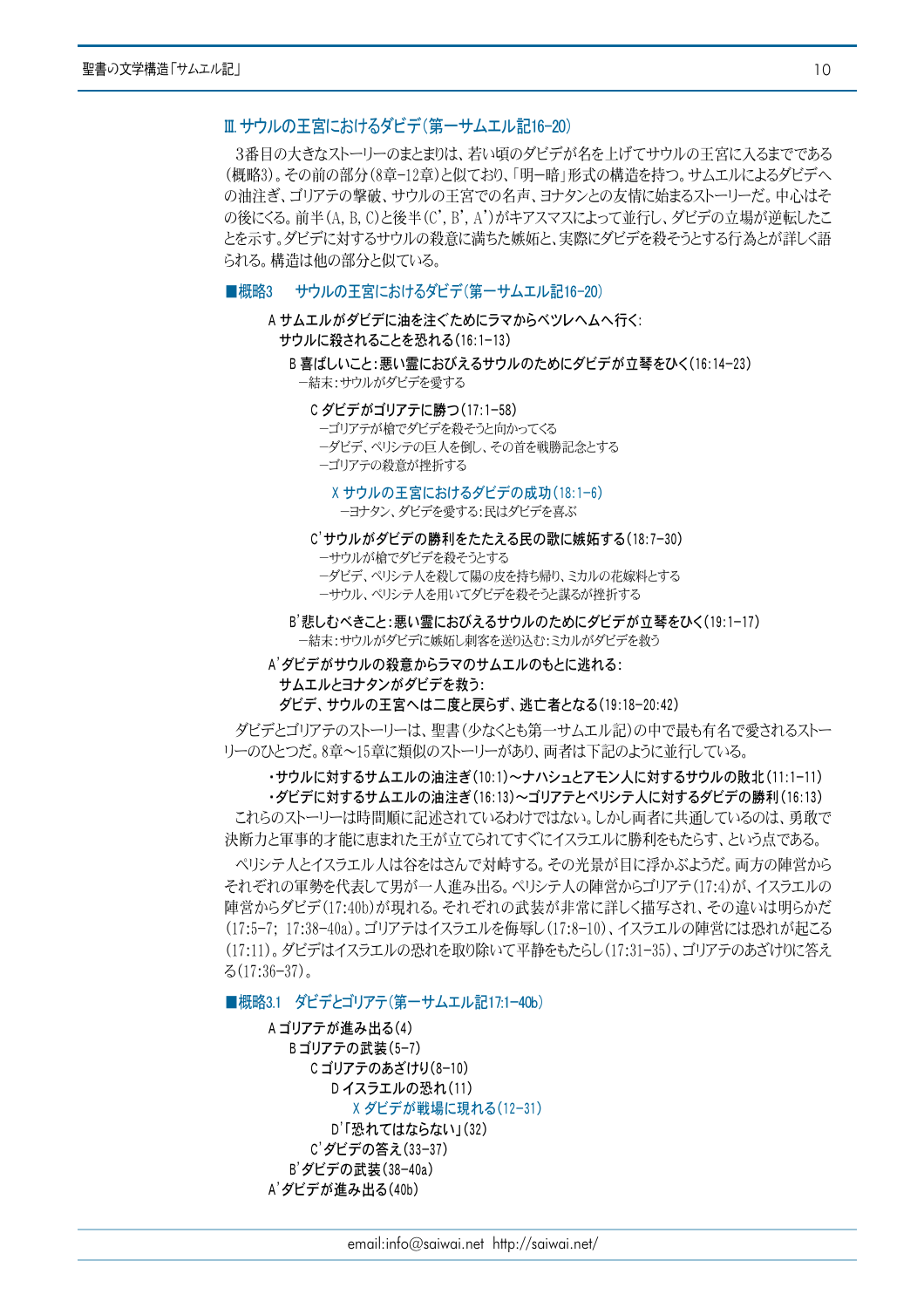ストーリーを中断するようにダビデが登場する場面がこのキアスマスの中心だ(12-31)。イスラエルの 戦士たちのあきらめ(25)とダビデの憤慨(26)の対比は興味深い。ゴリアテのことをイスラエル人は単に 「あの男」と呼び、ダビデは「この割礼を受けていないペリシテ人」と呼ぶ。イスラエル人は、ゴリアテの行 いを「イスラエルへの侮辱」と思っていたが、ダビデは「生ける神の軍勢への侮辱」と認識していた。さら にイスラエル人は、ゴリアテを殺すことを「あれを殺す」と単純に言うが、ダビデは「このペリシテ人を打っ て、イスラエルのそしりをすすぐ」と表現する。

次に、第一サムエル記18:12-30のストーリーを見てみよう。ここは、サウル王のうそ(18:22)が中心だ。 サウルはダビデを殺そうと謀る。次の並行に注意したい。

ダビデの固辞 (18-19)

ペリシテ人を使うサウルの策略 (17:21) ペリシテ人を使うサウルの策略(17:23-24) 義理の息子になるよう勧めるサウルの招き(18:26)

始めと終わりから中心に向かうこのストーリーの流れは強調表現の一種である。

■概略3.2 サウルの裏切り(第一サムエル記18:12-30)

#### A ダビデの成功を見たサウルの恐れ (12-16)

- ーキはダビデとともにおられる
- 一全イスラエルとユダがダビデを愛した

Bサウルの約束:メラブを妻として与える(17ab)

C サウルの策略:ペリシテ人にダビデを殺させるため(17c)

D ダビデの固辞:サウルの義理の息子にはならない(18-19)

E ダビデへのミカルの愛:サウルの承認(20)

F サウルの2番目の策略: ペリシテ人にダビデを殺させよう(21)

- X ダビデに対するサウルの偽善の言葉(22)
- F'サウルの2番目の策略の反復:ペリシテ人にダビデを殺させよう(23-24)

E'ミカルと結婚するための花嫁料(25a)

D'ダビデの熱意:サウルの義理の息子になりたい(25b-26a)

C'サウルの策略が挫折する:ダビデと部下200人のペリシテ人を殺す(26b-27b)

B'サウルの承認:ダビデとミカルの結婚(27c)

A'ダビデの成功を見たサウルの恐れ(28-30)

ーサウル、ダビデとともに神がおられることを知る ーミカル、ダビデを愛する

第一サムエル記18:20-26aの文学的構造はキアスマスである。「C-C'」の並行関係が拮抗して、ダビ デが干の義理の息子になるかどうかという状況を作り出している。サウルはダビデに娘との結婚を願い、 ダビデは言い寄られる側、という関係になっている。

# ■概略3.2.1 第一サムエル記18:20-26a

a サウル、ダビデに対するミカルの愛を都合よく思う(20) b サウル、ダビデがペリシテ人の手に落ちるように謀る(21) cサウル、ダビデに告げる(22-23a) c'ダビデ、サウルに告げる(23b-24) b'サウル、ダビデがペリシテ人の手に落ちるように謀る(25) a' ダビデ、王の義理の息子になることを喜ぶ(26a)

18章において、メラブとミカルは登場するたびに「サウルの娘」と称される(17; 19-20; 27-28)。どちらの 娘と結婚するにしても、王の家と関係を持つという政治的性質の結婚になることは免れない。いったん結 婚が成立すればサウル(またはヨナタン)が死んだ場合、イスラエルにおけるダビデの王座は確かなもの になる。

ダビデに対するミカルの「愛」(20; 28)は、ヨナタンの愛(1; 3)と並行している。ここでいわれる「愛」は、 両者において契約的ニュアンスを含むことは間違いない。この兄妹は明らかに父よりも父のライバルを愛 し、忠実であろうとする。第一サムエル記18章から20章までに現れるストーリーの並行関係は比較するこ とができる。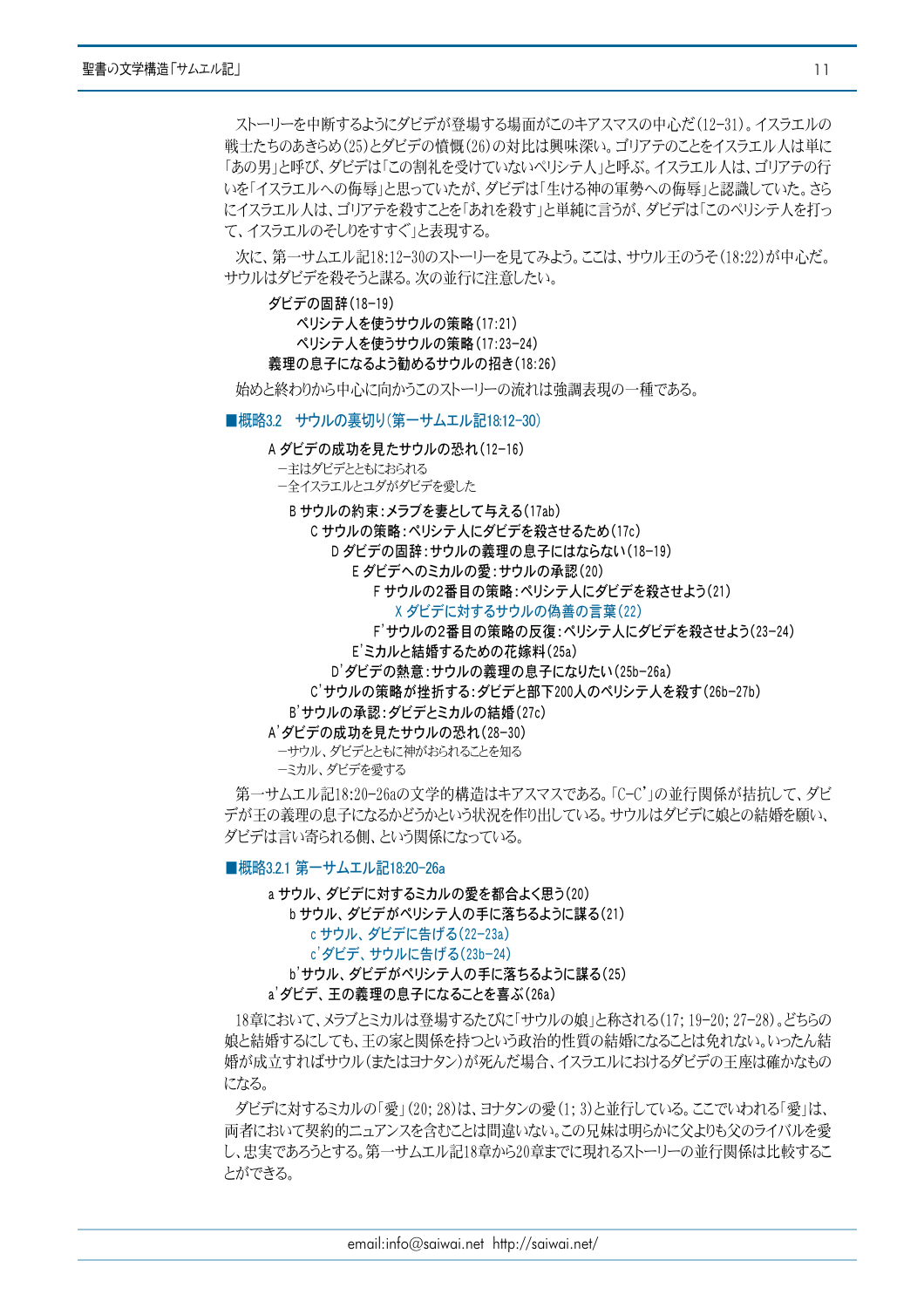サウルとダビデは、両方ともミカルとの結婚に関して「ちょうどよい」と思う(20;26)。理由はそれぞれ異 なる。エジプトのパロにとってモーセが「落とし穴」となった(出エジプト10:7)ように、ミカルがダビデにとっ て「落とし穴」になることを望む(21)。サウルが求める花嫁料はペリシテ人の陽の皮百であり、ダビデは それを成し遂げられないはずであった(25)。しかしダビデは2倍の数の陽の皮を持ち帰った(27)ため、皮 |肉なことにサウルの策略は、ダビデに「2番目の花嫁候補」(21)を与えることになった。

サウルは、ミカルを利用した策略を確実なものとするため、わざわざ家来に告げさせてダビデに言う (22)。サウルの命令とは無関係の、家来による自発的な情報提供であることを印象づけるためにそれ は「ひそかに」行なわれた。家来たちは、民の実際の反応(16)に調子を合わせてダビデに対する忠誠を 強調した。

ダビデの反応(23)は、彼の卑しい生まれ(18)を再び強調する。「ことばに分別がある(16:18)」ことが 示される。この箇所にはヘブル語による言葉遊びが含まれている。さらにダビデは自分が「貧しい」ことに 言及するが、これは後に預言者ナタンによってダビデを責める言葉として繰り返される(第二サムエル 記12:1-4)。

卑しい出自であることを理由にダビデが結婚を辞退しようとするのをサウルは許さない。その一方で、 ミカルとの結婚の条件としてさりげなく「ペリシテ人の陽の皮百だけ」という要求を持ち出す(25)。ここで 使われているヘブル語の「モハール(mo'har)」は創世記34:12、出エジプト記22:15で使われている単語 であり、花婿から花嫁の父親に支払われる花嫁料を指す。

サウルはペリシテ人百人を殺すことを要求するとき、もちろんダビデがペリシテ人に殺されることを望 んでいる。同時に「王の敵に復讐する(18:25)」という一石二鳥ももくろんだ(14:24; 士師15:7; 16:28は ペリシテ人への復讐に言及した例)。しかし皮肉なことにダビデが「王の敵」となってしまった(18:29;  $19:17$ ;  $20:13$ ;  $24:4.19$ ).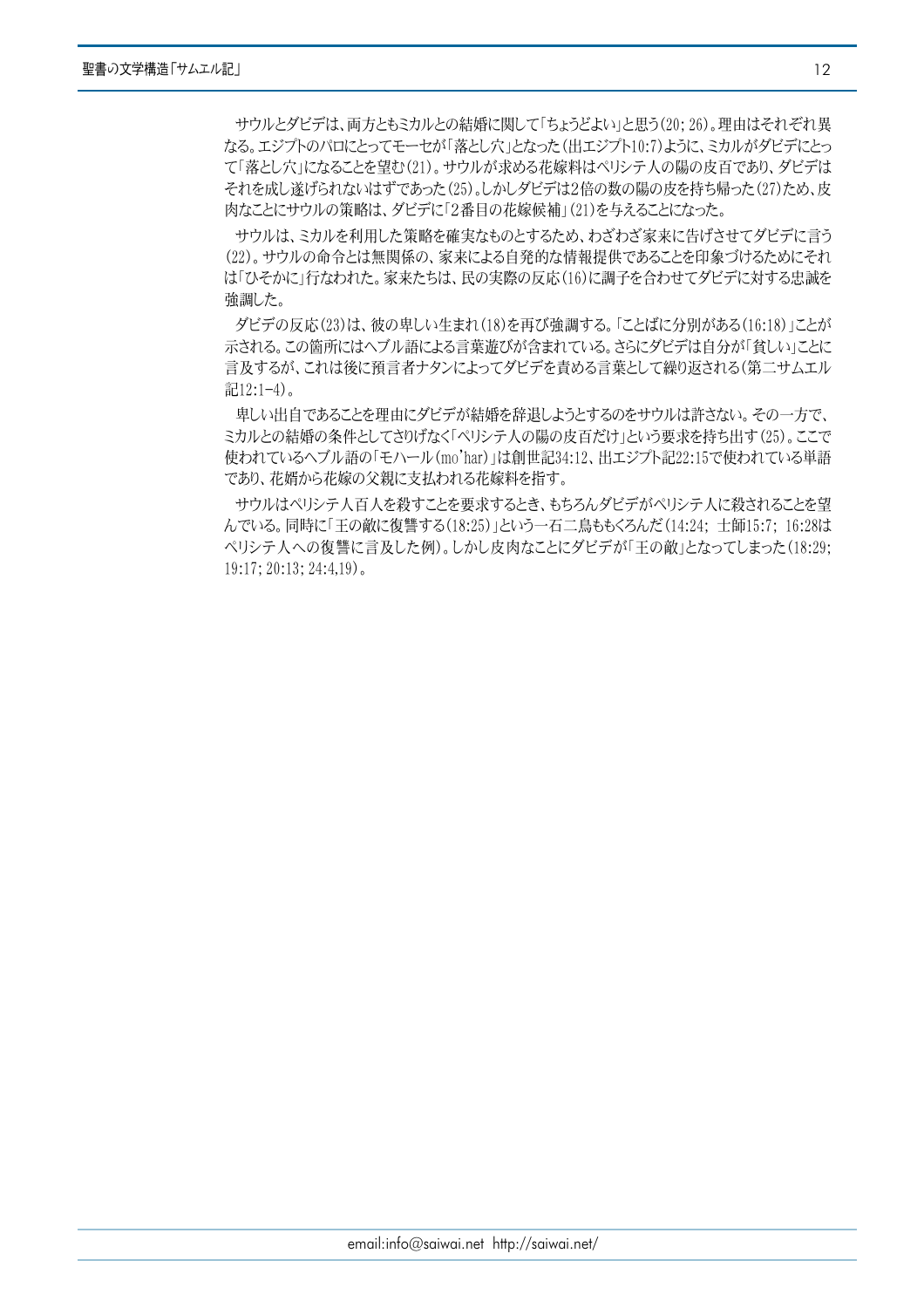# IV. ダビデの逃亡 (第一サムエル記21-31)

4番目の大きなストーリーのまとまりは、ダビデの政治的逃亡者としての生活であり(概略4)、七つの部 分からなるキアスマスである。記者は、ダビデが神のみこころにかなう者であることを明らかにするために じっくりとストーリーを展開する。神がサウルの狂った嫉妬からダビデを守り続けてくださることを詳しく説 明するのだ。21章から31章は、第一および第二サムエル記全体の中心部にあたる。サウルがダビデを殺 そうと謀ることから始まり、最終的にサウルが死んで終わり、ダビデにイスラエルの王権が明け渡される。

# ■概略4 ダビデの政治的逃亡者としての生活(第一サムエル記21-31)

### A ダビデ逃亡する:サウルがアヒメレクとその家族を殺す(21:1-22:23)

- ーダビデが主の大祭司から助けと主のみこころを求める(22:15と対称的)
- ー主の祭司が腹を空かせたダビデとその一行に主にそなえたパンを与える
- ーダビデが、ゴリアテの首をはねたときの剣を与えられる
- ーイスラエル人、次第にダビデのもとに集まる
- ーダビデ、ガテの干アキシュから逃れる

#### B ダビデ、ユダのケイラの町をペリシテ人の手から守る(23:1-18)

Cジフ人の裏切り:ダビデ、サウルの命に手を下さない(23:19-24:22[23:19-24:23])

- ー始まり:ジフ人がギブアのサウルの家に行って告げる:
- 「ダビデがエシモンの南、ハキラの丘の要塞に隠れている」
- ーダビデ、サウルを殺さずに上着のすそだけを切り取る
- ーサウルは「これはあなたの声なのか。我が子ダビデよ。」と言った(24:16-17)
- サウルが自分の罪を認めて家に帰る
- ー終わり:サウルが家に帰り、ダビデは要塞に戻る

X サムエルの死、ダビデとアビガイル(25:1-44)

ーアビガイル、将来のダビデの王権を語る

# C' ジフ人の裏切り:ダビデ、サウルの命に手を下さない(26:1-25)

- ー始まり:ジフ人がギブアのサウルの家に行って告げる:
- 「ダビデがエシモンの東、ハキラの丘に隠れている」
- ーダビデ、サウルを殺さずに槍と水差しだけを取る
- ーサウルは「これはあなたの声なのか。我が子ダビデよ。」と言った(26:17)
- サウルが自分の罪を認めて家に帰る
- ー終わり:ダビデが立ち去り、サウルは家に帰る

#### B' ダビデ、ペリシテ人を「守り」ながらユダの町をペリシテ人から守る(27:1-12)

#### A'主がサウルとその子らをギルボアの戦いで殺す(28:1-31:13)

- ーサウル、主のみこころを求めるが失敗する(過去に祭司の一族を殺した)
- ーサウル、霊媒師によって事を探ろうとする(律法で禁じられた行い)
- ーダビデ、エブヤタルにより主のみこころを知る(エブヤタルはサウルが殺した祭司の一族の生き残り)
- 一霊媒師、サウルに食事を与える
- ーサウル、ペリシテ人の剣によって首をはねられる
- ーサウルの軍勢が散らされる:イスラエル人、ヨルダン川東方に逃げる
- ーダビデ、ガテの王アキシュとペリシテ人のもとを去る

この「ダビデの逃亡(第一サムエル記21-31)」は、第一および第二サムエル記全体の中心である。ダ ビデの最初の逃亡で始まり、ノブの祭司たちが殺されるなどのストーリーが組み合わせられて一定の構 造をなす。終わりは、ギルボアの戦いでのサウルの死に関連した、驚くほど長い陳述である。

アビガイルがこの箇所の中心であることは興味深い。ストーリーは、一見したところ中心になりそうもな い。クライマックスや折り返し点には見えないのだが、次の点を考慮すればこの箇所が中心だといえる。

### 1.サムエルの死で始まる(25:1)

サムエルの死は、当然ながらサムエル記の非常に重要な折り返し点となる。

#### 2.主要テーマが語られている

アビガイルの注目すべき語りの中に、サムエル記全体のいくつかの主要テーマが含まれている。 a.ダビデ自身が復讐を行なうことが妨げられる(25:26,31) b.ダビデは潔白である(それはダビデの一生の間続く25:28)

c.神の祝福と御手の守り(25:29)

d.ダビデをイスラエルの王とし、王座を永遠に立てる神のみこころ(25:28,31)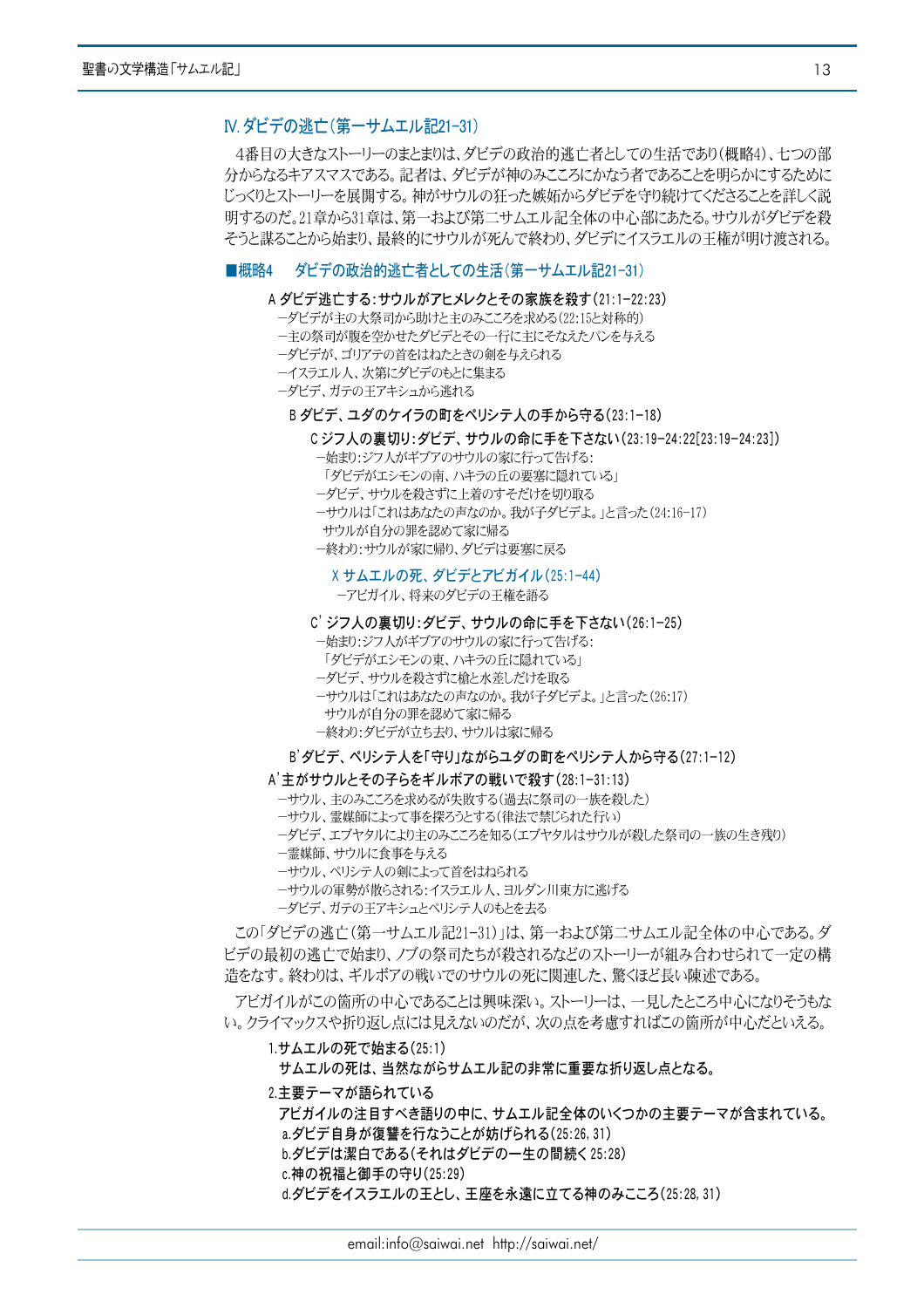第一サムエル記25章は、それ自体がこの4番目の大きなまとまりの中心である。また、単に中心を指し 示すだけでなく、前後の24章と26章とを並行させる折り返し点としても機能している。25章はダビデの友 サムエルの死で始まる。終わりには、サウルがいったんダビデに与えたミカルを他人の嫁にしてしまう、つ まり、ダビデを死んだ者とみなすのだ(25:44)。

したがって、25章を「ダビデの生涯の最大の苦難の折り返し点」として読むことが可能だ。しかし同時に ダビデは腎い妻(アビガイル)を獲得している。アビガイルはダビデを説得して大悪党ナバルへの攻撃を 思いとどまらせた。

24章と26章でサウルは大きく扱われているのに、両者にはさまれた25章では、サウルは最後の1節にし か登場しない。あたかもナバルが、サウルの分身として象徴的に登場しているかのようだ。

# ■概略4.1 第一サムエル記25:1-44の構造

A サムエルが死ぬ(1a)

B 逃亡中のダビデ、富むナバルと美しい妻アビガイルの住居の近くに来る(1b-3) Cナバルに助けを求めて無礼な拒絶に会い、復讐の用意をする(4-13) Dアビガイル、ダビデのために食物を用意する(14-19) X ダビデ、アビガイルに会う(20-35) D'アビガイル、食物をむさぼり食うナバルを見る(36-38)

C'ナバルの死を聞き、ダビデは主の復讐をたたえる(39a) B'逃亡中のダビデ、美しいアビガイルを第二の妻とする(39b-43) A'サウルがダビデを死人のようにみなす(44)

■概略4.2 ダビデの逃亡生活の前半部(第一サムエル記21-22)

A ノブの祭司アヒメレク、ダビデを助ける:エドム人ドエグが見る(21:1-9[21:2-10]) Bダビデ、ユダから逃れてガテに行く(21:10-15[21:11-16]) C ダビデ、アドラムのほら穴に隠れる:家族が集まる(22:1) X 四百人がダビデの集団に加わる(22:2) C'ダビデ、両親をモアブに移す(22:3-4) B' ダビデ、ユダに戻る: ハレテの森 (22:5) A'ノブの祭司アヒメレクと家族、エドム人ドエグに裏切られる: サウルがドエグに彼らを殺させ、エブヤタルが生き残る(22:6-23)

第一サムエル記22:6-23(A')は、次のような二重の機能を持つ。

1.祭司エリの家を絶やすという主の約束(第一列王記2:26-27)の成就 2.神にしりぞけられたサウル王の祭司職への侮りと、選ばれた王ダビデの 祭司(神のみこころの仲介者)を敬う心の対比

#### ■概略4.2.1 第一サムエル記22:6-23の構造

a サウル、家来を叱咤する(6-8) bドエグ、アヒメレクのことを告げる(9-10) x サウル、アヒメレクと一族を罪に定める(11-17) b'ドエグ、アヒメレクと一族を殺す(18-19) a' ダビデ、アヒメレクの息子を守る(20-23)

■概略4.3 サウルの死(第一サムエル記28-31)

A 導入:戦いの準備:背景(28:1-4) Bエン・ドルの霊媒の託宣:サウルと息子たち、翌日死ぬ(28:5-25) C ダビデ、ツィケラグに戻る:家族が捕虜にされる(29:1-30:6) X アマレクに対する勝利:主がダビデの勝利を約束する(30:7-25) C'ダビデ、ツィケラグに戻る:家族を救出する(30:26-31) B'エン・ドルの霊媒の託宣が成就:サウルと息子たち、死ぬ(31:1-7) A'結び:戦いの後:サウルと息子たちの遺体を取り戻す(31:8-13)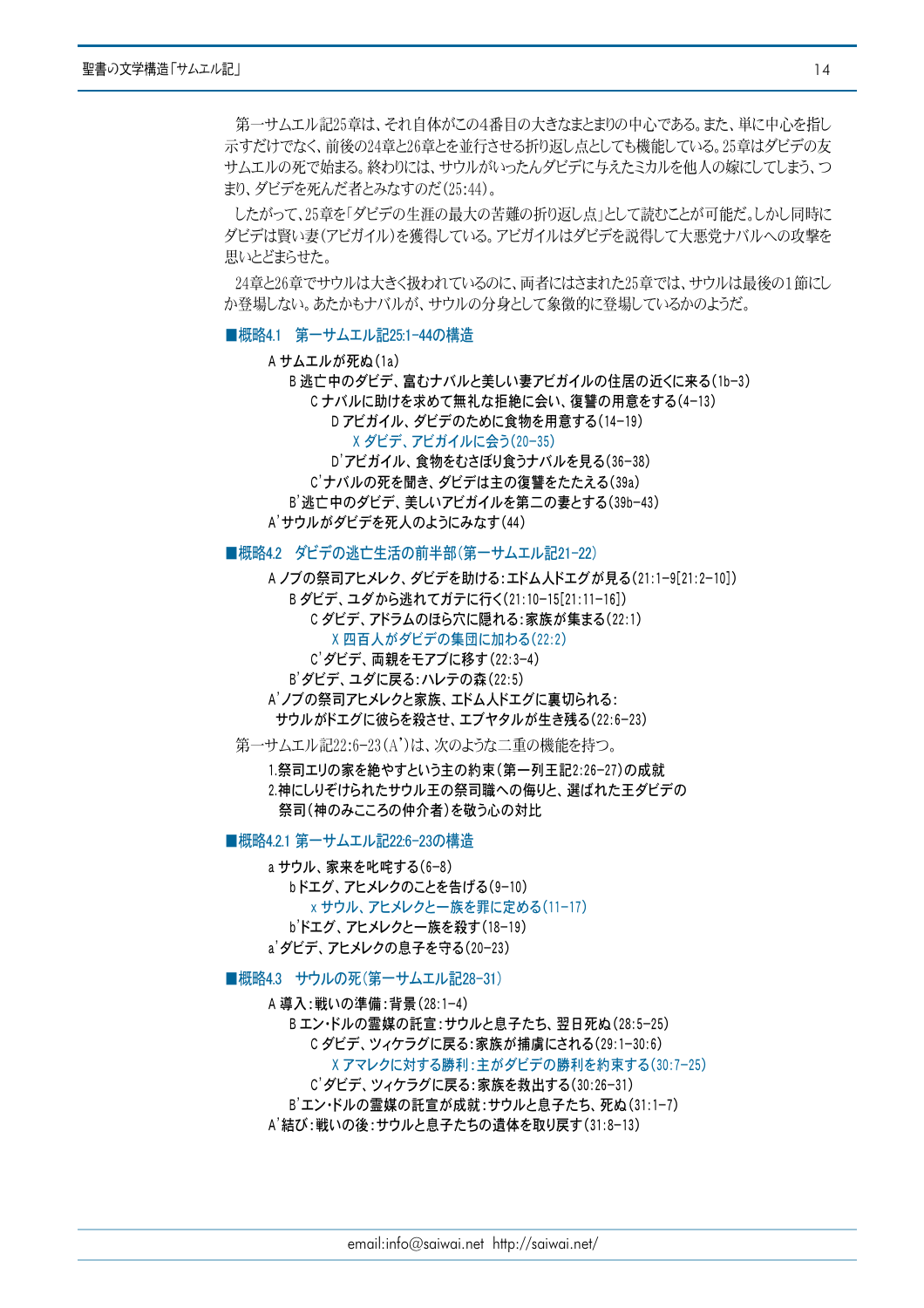# Ⅴ ダビデの王座の確立とサウルの家族への誠実(第二サムエル記1-8)

サムエル記の5番目の大きなストーリーのまとまりは、サウルの死後ダビデが全イスラエルの王となっ たことを語る(概略5)。主なテーマは、サウルの家に対するダビデのあわれみといつくしみである。全体は 大きく二つの部分に分かれ、それぞれはさらに七つの部分からなるキアスマスだ。最初の部分はユダの 上に臨むダビデの干権とサウルの家の者の死の嘆きを語る。次の部分では、ダビデがどのようにして全 イスラエルの王となったかを述べ、ダビデが成功して王権を確立するまでを描く。

# ■概略5 ダビデがイスラエルの王となる(第二サムエル記1-8)

# [パート1 ダビデ、ユダの王となる(第二サムエル記1-4)]

A ダビデ、イスラエルの王サウルを殺したと告白した者を殺す(1:1-16) Bサウルとヨナタンを惜しむダビデの嘆き(1:17-27) C ダビデ、ユダの王となりサムエルを葬った人々に謝意を表す(2:1-7) X 北と南の対立:ダビデの家栄える:ダビデの息子たち(2:8-3:5) C'アブネル、ダビデをイスラエルの王とするがダビデの知らない所で殺される(3:6-27) B'アブネルを惜しむダビデの嘆き(3:28-39)

A' ダビデ、サウルの息子イシュ・ボシェテを殺したと告白した者を殺す(4:1-12)

[パート2 ダビデ、全イスラエルに王権を確立する(第二サムエル記5-8)]

A ダビデ、イスラエルの王となる:要約:エルサレム攻略(5:1-16) Bペリシテ人に対する勝利(5:17-25) Cダビデ、契約の箱をエルサレムに運び、主の前で喜び踊る(6:1-23) X ダビデの王国が永遠に立つという約束(7:1-17) C' ダビデ、契約の箱の前で主に喜びと感謝の祈りをささげる(7:18-29) B'ペリシテ人に対する勝利(8:1-14)

A'ダビデの支配についての要約(8:15-18)

第二サムエル記の始まりは、第一サムエル記の終わりにあたる。サウル王とその後継ぎになるはず だった息子ヨナタンの死のストーリーだ。しかし第一サムエル記31章が実際のできごとを描写しているの に対し、第二サムエル記1:1-16ではアマレク人の報告という形で間接的にそれが語られる。この部分の キアスマスを見てみよう。

■概略5.1 第二サムエル記の構造(第二サムエル記1:1-16)

A ダビデ、アマレク人を打つ(1) B ダビデ、アマレク人に問う(2-5) Cアマレク人、ダビデに答える(6-10) C' ダビデと家来、アマレク人に答える(11-12) B' ダビデ、アマレク人に再び問う(13-14) A' ダビデ、アマレク人を打つ(15-16)

第3章の構造は興味深い。アブネルが死ぬ前、死ぬ時、死んだ後のすべてを含むストーリーだ。中心は 30節の挿入句である。ここでヨアブがなぜ北王国の指導者を殺す必要があったかという理由が語られ る。前半と後半は同じ形のアウトラインを持つ。

■概略5.2 第二サムエル記3:22-39

A ヨアブ、アブネルを殺す(22-27) B ダビデ、アブネルの死に青任がないことを宣言する(28) C ダビデ、ヨアブをのろう(29) X 挿入句(30) A'ダビデ、アブネルの死をいたむ(31-35) B'ダビデがアブネルの死に青任がないことを民が認める(36-37) C' ダビデ、アブネルをたたえ、ヨアブをのろう(38-39)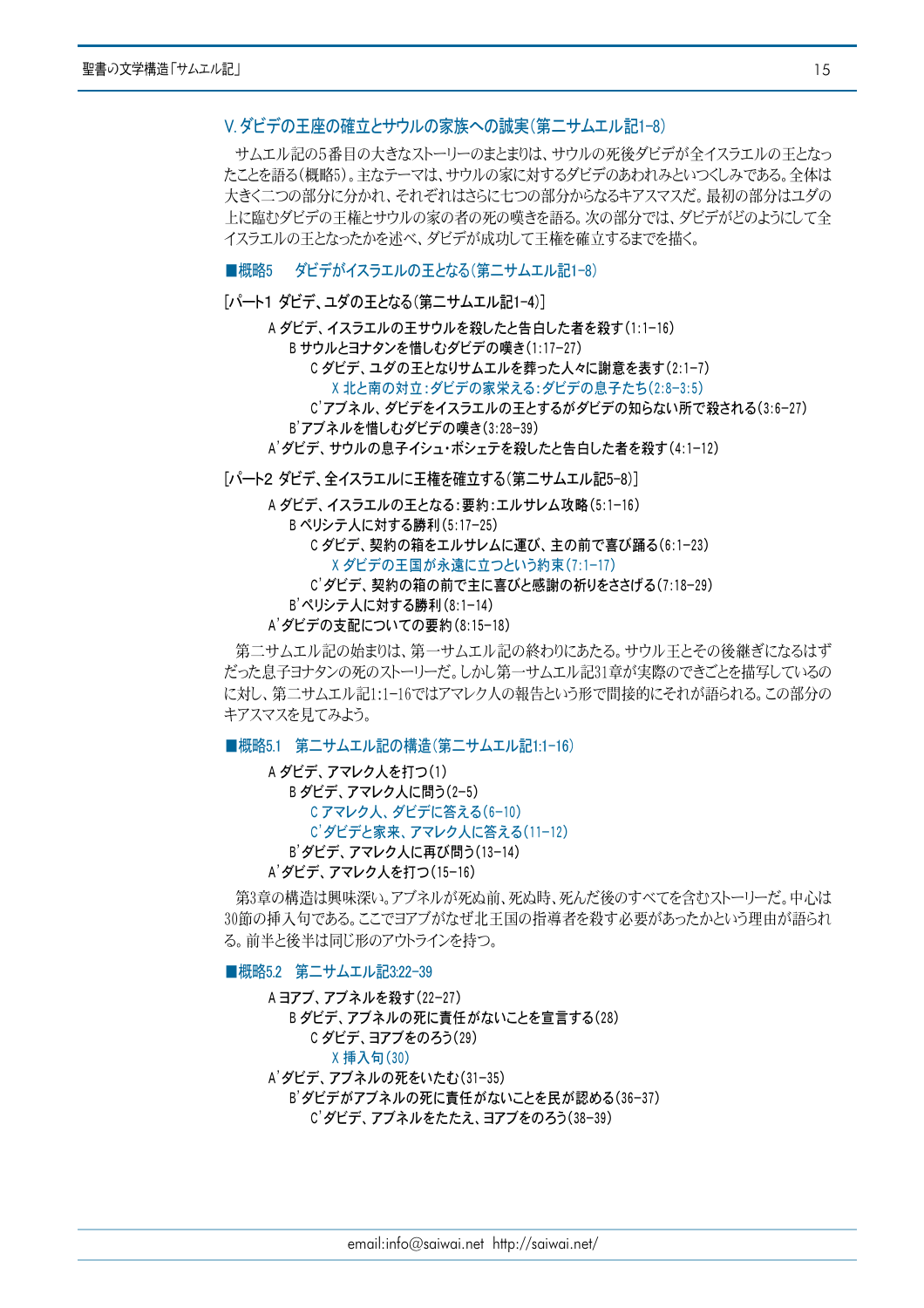# VI ダビデの罪とその結末(第二サムエル記9-20)

サムエル記の6番目の大きなストーリーのまとまり(ダビデ王朝の長い歴史)は、ダビデがバテ・シェバ について犯した罪とその恐るべき結末が述べられる(概略6)。読者がストーリーの意味を理解できるよう に、背景となるメフィボシェテの短いストーリーがはじめに述べられる(第二サムエル記9)。ストーリーは 大きく二つのキアスマスに分かれ、どちらも前半七つ、後半七つのアウトラインを持つキアスマスである。 キアスマスは、最初がダビデの罪、2番目がその結果、という構成だ。最初のキアスマスの文脈ではアモ ン人との戦いが、また2番目のキアスマスの文脈では、ヨルダン川東方でのダビデと息子との戦いが述 べられる。

■概略6 ダビデの罪とその結果(第二サムエル記9-20)

- 「パート1 ダビデの罪(第二サムエル記9:1-12:31)]
	- 導入:メフィボシェテとツィバ(9:1-13) a ダビデ、サウルの家の生き残りに恵みを施そうとする(1) b ダビデ、サウルの家のしもベツィバに語る(2-5) x ダビデ、メフィボシェテへの好意を示す(6-8)
		- b' ダビデ、サウルの家のしもベツィバに語る(9-11a)
	- a'ダビデ、サウルの家の生き残りに恵みを施す(11b-13)
	- A アモン人との戦い(10:1-19)

B ダビデがバテ・シェバを見て罪を犯す:バテ・シェバ身ごもる(11:1-5) C ダビデ、自らの罪を隠す(11:6-27)

X神、ダビデの罪を明らかにする(12:1-12)

- C'ダビデ、自らの罪を認める(12:13-15a)
- B'バテ・シェバの子死ぬ:2番目の子ソロモンは生きる(12:15b-25)
- A'アモン人に対する勝利(12:26-31)
- [パート2 ダビデの罪の結果(第二サムエル記13:1-20:22)]
	- A アブシャロムの反乱 (13:1-15:16) ーヨアブと知恵のある女、協力して反逆者アブシャロムを助ける
		- B ダビデ、エルサレムを逃れる(15:17-17:29)
			- ーシムイ、ダビデをのろう:アビシャイ、シムイを殺すようダビデを促す:
			- ダビデ、アビシャイを強くいさめる
			- ーメフィボシェテ、ダビデの苦境を無視する: ツィバとバルジライ、助けを申し出る
				- C ダビデ、マハナイムの門にとどまり、戦況報告を待つ(18:1-5)

X アブシャロム、 助北して死ぬ (18:6-18)

- C'ダビデ、マハナイムの門の近くでアブシャロムの死を知る: アブシャロムの死を嘆き悲しむ(18:19-19:8c[18:19-19:9c])
- B'ダビデ、エルサレムに戻る(19:8d-43[19:9d-44])
	- ーシムイ、あわれみを請う:アビシャイ、シムイを殺すようダビデを促す: ダビデ、アビシャイを強くいさめる
	- ーメフィボシェテ、非難される:ダビデ、ツィバとバルジライに謝意を表す
- A'シェバの反乱(20:1-22)
	- ーヨアブと知恵のある女、協力して反逆者シェバを殺す ー結び:ダビデの王宮の役職者(20:23-26)
- aシェバ、ダビデを離れる(1-2)
	- b ダビデ、シェバに反撃を開始する3-7)
	- x ヨアブ、ライバルのアマサを殺す(8-13)
	- b'アベル・ベテ・マアカの知恵のある女がシェバを討つ(14-22a)
- a'ヨアブ、ダビデのもとに帰る(22b)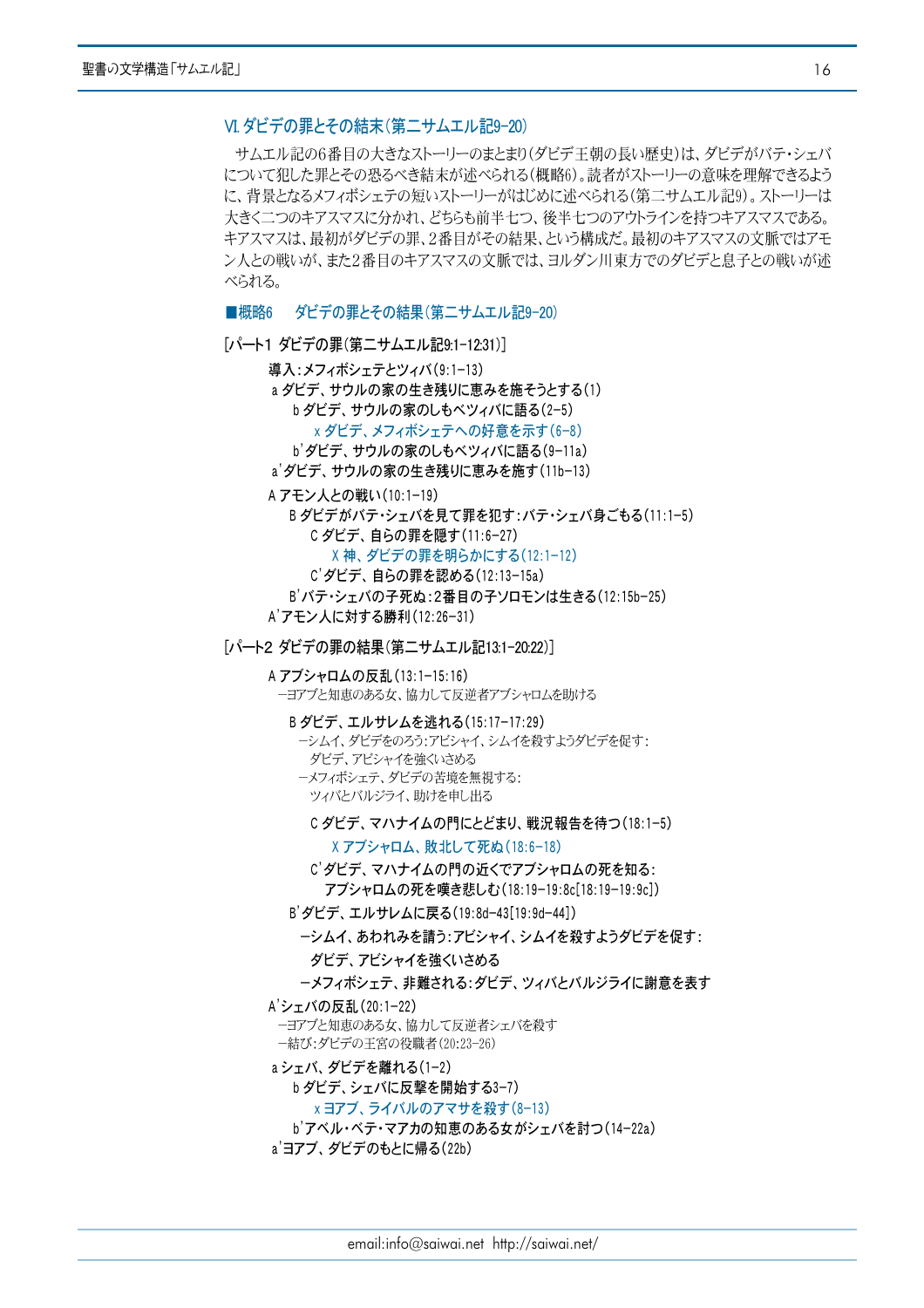これらの二つのパートは互いに呼応してダビデにまつわる悲劇を描いている。二つの戦争はいずれもヨ ルダン川東方で行なわれた。ただし、2番目の戦争は内戦だったという違いがある。また、両者において ダビデは王宮にとどまり、前線からの報告を待つ(両者とも悲報であった)。両者においてヨアブがダビデ の軍団を指揮して勝利を収める。ただし2番目の戦争では、不幸なことにダビデ自身の息子が死ぬ。両 者においてダビデは、ヨアブが命令を実行したかどうか報告を待ちわびる。つまり、最初はウリヤについ て、2番目はアブシャロムについてである。最初の戦争でダビデは、バテ・シェバの罪のない夫ウリヤを殺 すようヨアブに命じる(ダビデを満足させるためにヨアブはこれを実行する)。2番目の戦争でダビデは、 真の反逆者であるアブシャロムを救うようヨアブに命じる(この回ではヨアブは従わず、ダビデは取り乱 す)。両者においてダビデは、息子たちが失われたことを嘆く(アムノン、バテ・シェバの長子、アブシャロ ム)。また、両者においてイスラエルの指導者が姦淫の罪を犯す。最初はダビデがウリヤの妻と姦淫の罪 を犯し、2番目はアブシャロムがダビデのそばめと姦淫の罪を犯す。

ダビデが罪を犯す箇所の概略を見てみよう。10章から12章までの構造は長く複雑だが、その中でも11 章は独立している。11:1と12:26-31を見ると、ダビデ、ヨアブ、アモン人、アモン人の王ラバ、そしてエルサ レムに関連するストーリーには、複雑ではあるが一定の構造があることがわかる。

■概略6.1 ダビデ、主のみこころをそこなう(11:1-12:31)

A ダビデ、ラバの町を包囲するためにヨアブを送る(11:1) B ダビデ、バテ・シェバと寝る:バテ・シェバ、身ごもる(11:2-5) C ダビデ、ウリヤを戦死させる(11:6-17) Dヨアブ、ダビデに使者を送る(11:18-27a) X ダビデ、主のみこころをそこなう(11:27b) D'主、ダビデに預言者を送る(12:1-14) C'主、ダビデの長子を打つ:長子、死ぬ(12:15-23) B'ダビデ、バテ・シェバと寝る:バテ・シェバ、身ごもる(12:24-25) A'ヨアブ、ラバの町を包囲し、ラバを捕えたと報告する(12:26-31)

第二サムエル記13章は、愛(1-2)で始まり憎しみ(21-22)で終わる。ストーリーの中心は、愛が憎しみ に転ずる14b-15aの箇所だ。1-22の全体に統一性のあるはっきりした枠組みがある。アブシャロム、タマ ル、アムノンの三人は1-22bの「インクルージオ」と呼ばれる形式の反転構造によって始めと終わりが関 連づけられている。つまり、13:1でアムノンは愛し、13:22でアムノンは憎まれる。

13章の構造はキアスマスだ(概略6.2)。王位継承者であるアムノンは、意のままに欲しいものを手に入 れることができた。立場としてはエデンの園のアダムとエバと同じである。アムノンは、美しく目に慕わしい が禁じられているはずの異母妹を激しく求めた。そのときは失望することなど想像もできなかったが、実 際には欲が満たされるやいなや彼女を恋した以上に激しく憎む。対してタマルは王の娘でありながら、 無節操な王子に将来を破壊され、惨めさと失意のうちに取り残される。両者の悲劇は、悪賢いヨナダブ の介入によって生み出されたものだ。明らかにヨナダブは意図して問題を起こそうとしている。一方アブ シャロムは妹がはずかしめられたことについて復讐を企てるが、このときは平静を装う。

## ■概略6.2 アムノンがタマルをはずかしめる(第二サムエル記13:1-22)

A アムノン、タマルを恋する(1-2) B 悪賢いヨナダブの介入(3-5) C タマル, 到着する(6-9a) Dアムノン、家来をその場から去らせる(9b) E アムノン、タマルにいっしょに寝るよう命じる: タマル、アムノンを思いとどまらせようとする(10-14a) X アムノン、タマルをはずかしめてこれと寝る: 愛が憎しみに変わる(14b-15a) E'アムノン、タマルに去るよう命じる: タマル、アムノンを思いとどまらせようとする(15b-16) D'アムノン、召使を呼ぶ(17) C'タマル、追い出される(18-19) B'アブシャロムの介入(20) A'アブシャロム、アムノンを憎む(21-22)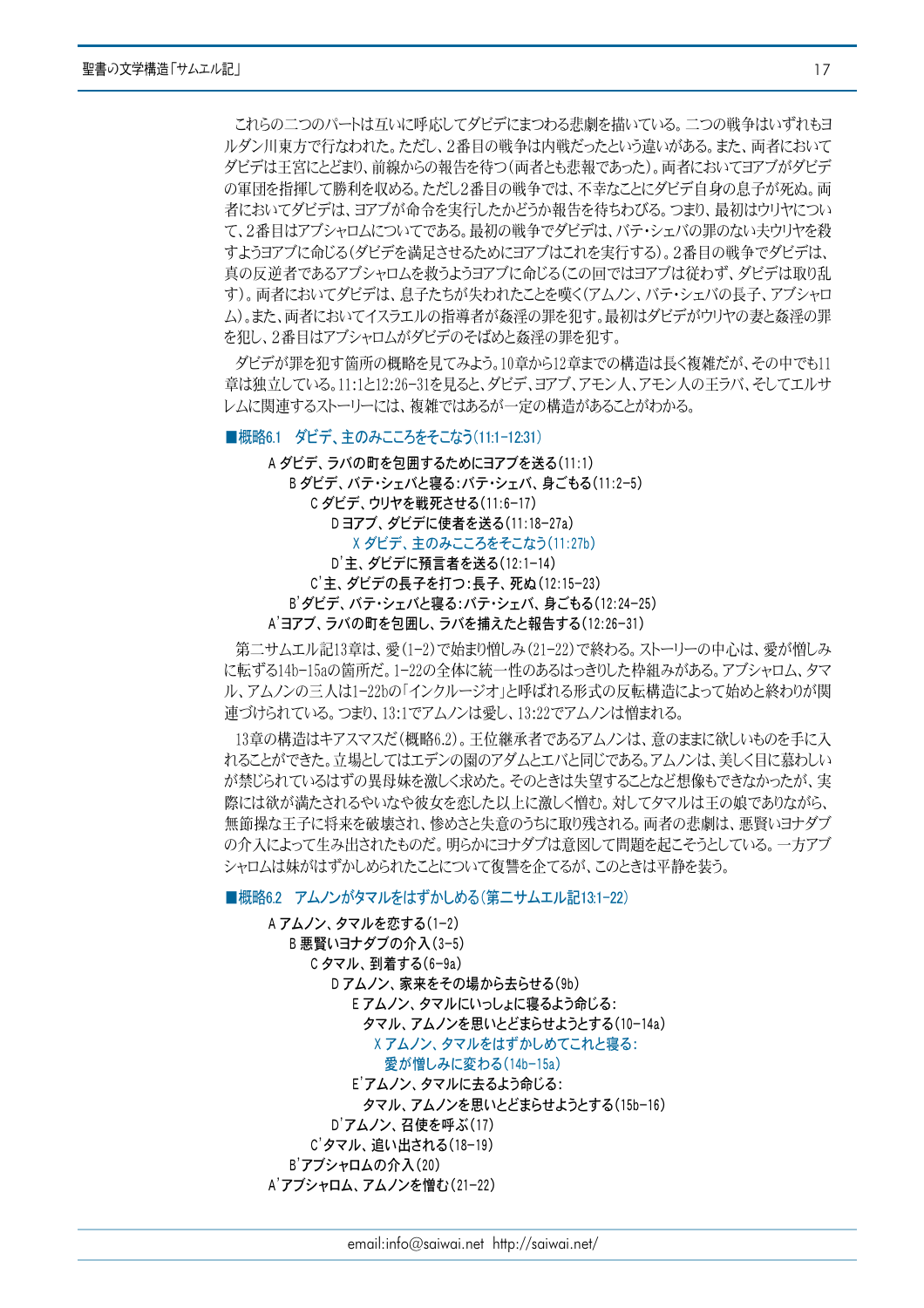このキアスマスの中心(14b-15a)は、異母妹に対するアムノンのひどい仕打ちを描く。はじめに彼女をと らえ(13:11)、この陰惨な場面の間じゅうアムノンは彼女をとらえ続けていたことが明らかである。

13:15aを直訳で見ると小さなキアスマスであることがわかる。タマルに対して突然生じるアムノンの憎し みが強調される。



さらにタマルに対するアブシャロムの助言(13:20)は、アムノンに対するヨナダブの悪知恵による助言 (3-5)と並行しており、ヨナダブとアブシャロムそれぞれの助言の関連が強調される。文学的構造からい えば13:20は凝った作りになっている。次のキアスマスを見てみよう。

■第二サムエル記13:20の構造

a 彼女の兄(アブシャロム) b おまえの兄(アムノン) x 私の妹(タマル) b'おまえの兄(アムノン) a'彼女の兄(アブシャロム)

始めと終わりから中心に向かって配列されるばかりでなく、所有格のくり返しによって登場人物が「人 物3→人物2→人物1→人物2→人物3」の順序で示される。タマルが中心に置かれ、その外を悪い兄 が取り囲み、さらにその外側を「私の妹」と呼ぶ良い兄が取り囲む。始まりは中心にある。

サムエル記において駆使されている文学技法の特徴は、最小単位のストーリーが二部構成になって いることだ。建築物と同じように、一方が土台、もう一方が建物部分にあたる。例を見てみよう。

■場面の構成(第二サムエル記13:1-22)

ヨナダブーアムノン アムノンーダビデ ダビデータマル タマルーアムノン

アムノンー召使

召使ータマル

# タマルーアブシャロム

13章で用いられた「欲求ー欲求充足」というテーマは14章にも現れる。9章から20章まではひとつづき のダビデ王朝の歴史であるが、途中にある13章と14章だけは「欲求-欲求充足」というテーマを持って おり、これらの章が独立したストーリーであることがわかる。14章は、ゲシュルに逃亡したアブシャロムをエ ルサレムに帰らせようとするヨアブの計画が成功するストーリーだ。14章の登場人物の中では、ヨアブと アブシャロムだけが名前で呼ばれる。ただし14:27でアブシャロムに生まれた娘として紹介されるタマル は例外である。登場人物はほかに二人いる。一人は「王」(明らかにダビデだが一度も名前は現れない) であり、もう一人は「テコアの知恵ある女」だ。

14:1と14:33は「アブシャロム」という単語で終わる同形式の節である。この二つが枠となってストーリー を包んでいるので、14章は「インクルージオ」形式であることがわかる。ほかに「アブシャロム」という単語 で終わる節は14:21しかない。したがって14:21から14:33までは、14章に組み込まれた「子セクション」であ る。そして子セクションの構造は、14章全体を鏡のように反映する。それでは、前半の14:1-20は子セク ションとして見ることはできるだろうか。始まりの14:1と、終わりの14:20に「知る」(訳注:新改訳では「気づ いた」「ご存知ですから」)という単語が含まれている。これによって、ヨアブがダビデの感情を知り (14:1)、ダビデがヨアブの意図を知る(14:20)ことを示す並行関係が表される。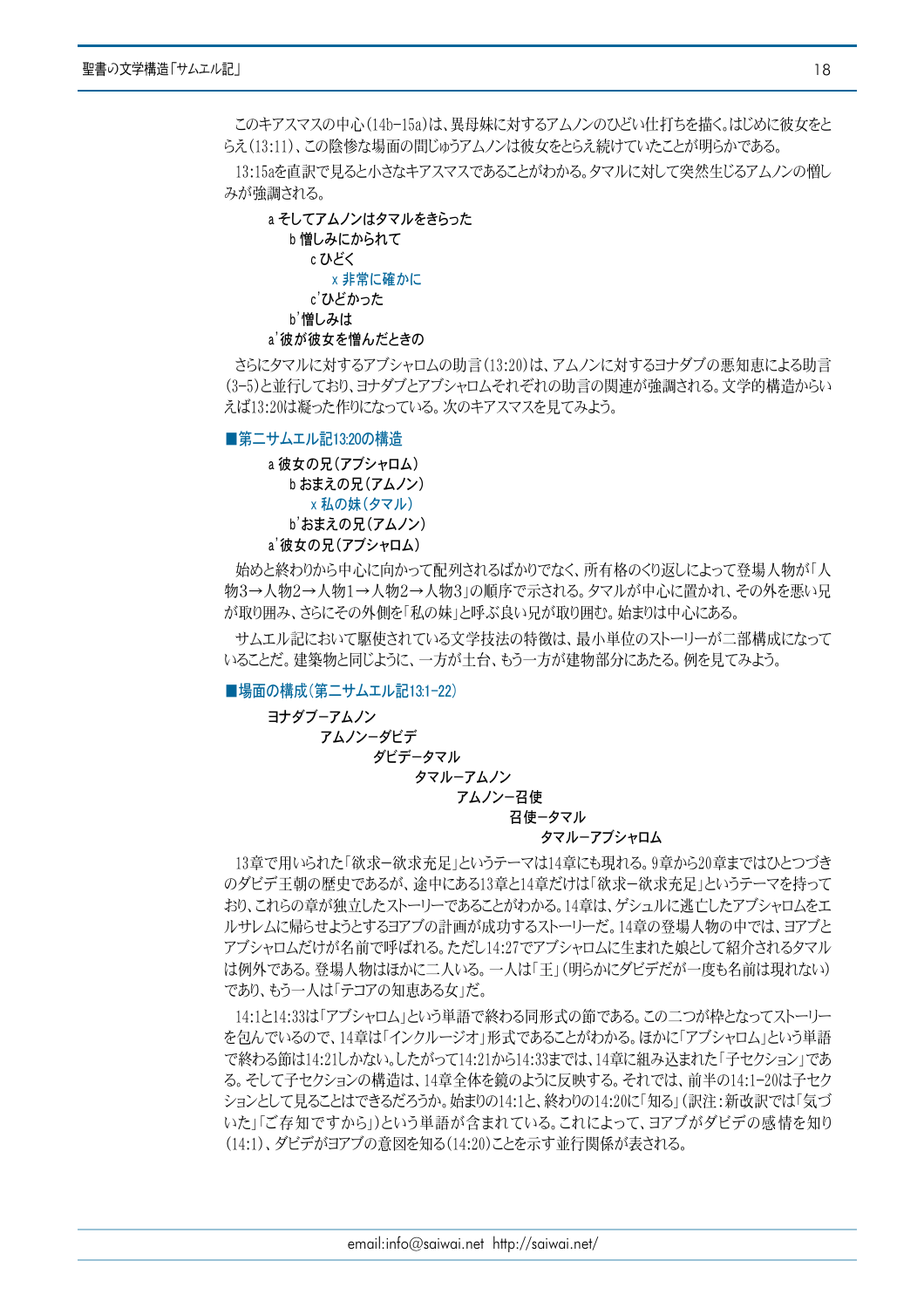```
■概略6.3 テコアの女の嘆願が成功する(第二サムエル記14.1-20)
```

```
A ヨアブ、「知った」(1)
```
- Bヨアブ、知恵のある女に指図する(2-3)
	- C女、王に嘆願を始める(4-5a) D 第一の嘆願(5b-10)

X 女、「息子」の命を救う嘆願をして聞き入れられる(11)

- D'第二の嘆願(12-17)
- C'王、女に質問を始める(18-19a)

B'女、ヨアブの指図だったことを認める(19b)

A'王、「知る」(20)

キアスマスの中心は、知恵のある女の嘆願が王に聞き入れられる箇所だ。これによって女は第二の嘆 願への足がかりを得る(12-17)。さらに、女は神について7回言及する(11,13,14,15,17)。

もう一度まとめてみよう。今まで見たように14章はインクルージオ形式だ。つまり、最初の14:1と最後の 14:33は、それぞれ「アブシャロム」という単語で終わる文である。そして14:21-33の子セクションも同じイ ンクルージオでくくられている(概略6.4)。しかし子セクションの中で「アブシャロム」がひんぱんにくり返さ れる(22節と26節だけが「アブシャロム」を欠く)にもかかわらず、鍵となる人物は一貫してヨアブであり、 彼は王とその息子の和解を画策し、最終的にそれを成し遂げる。次のように、ヨアブは14章のストーリー に含まれる二つの対話の中心人物である。

1.王語る(21)-ヨアブ語る(22)-王語る(24) 2.アブシャロム語る(30)ーヨアブ語る(31)ーアブシャロム語る(32)

# ■概略6.4 第二サムエル記14:21-33の構造

A 王がヨアブにアブシャロムを連れ戻すよう指示する(21) B 王、アブシャロムが王の顔を見ることを禁じる(22-24) C アブシャロムの美しさ(25) X アブシャロムは髪を毎年刈っていた(26) C'アブシャロムの娘の美しさ(27) B'アブシャロム、王の顔を拝することを願う(28-32) A' 王、アブシャロムを呼び寄せる(33)

15章から20章までは、ダビデの王朝の歴史のストーリーのうちでも最も長く、範囲がはっきりした箇所で ある(13章-20章、厳密には13:1-20:22)。13章-14章 (「欲求-欲求充足」)のテーマとは異なる「逃亡ー 帰還」というテーマを持つ。このようなテーマが存在すること自体、この箇所がキアスマス分析にふさわし いことを示している(概略6.5)。

■概略6.5 アブシャロムへのアヒトフェルの助言(第二サムエル記15-20)

A アブシャロム、ダビデに対して反乱を起こす(15:1-12) B ダビデ、エルサレムから逃れる(15:13-37) C ダビデ、ツィバに好意を示す(16:1-4) Dシムイ、ダビデをのろう(16:5-14) X アヒトフェル、アブシャロムに助言する(16:15-17:29) D'ヨアブ、アブシャロムを殺す(18:1-18)

C'グビデ、アブシャロムのために喪に服す(18:19-19:8) B'ダビデ、エルサレムに戻る(19:9-43)

A'シェバ、ダビデに対して反乱を起こす(20:1-22)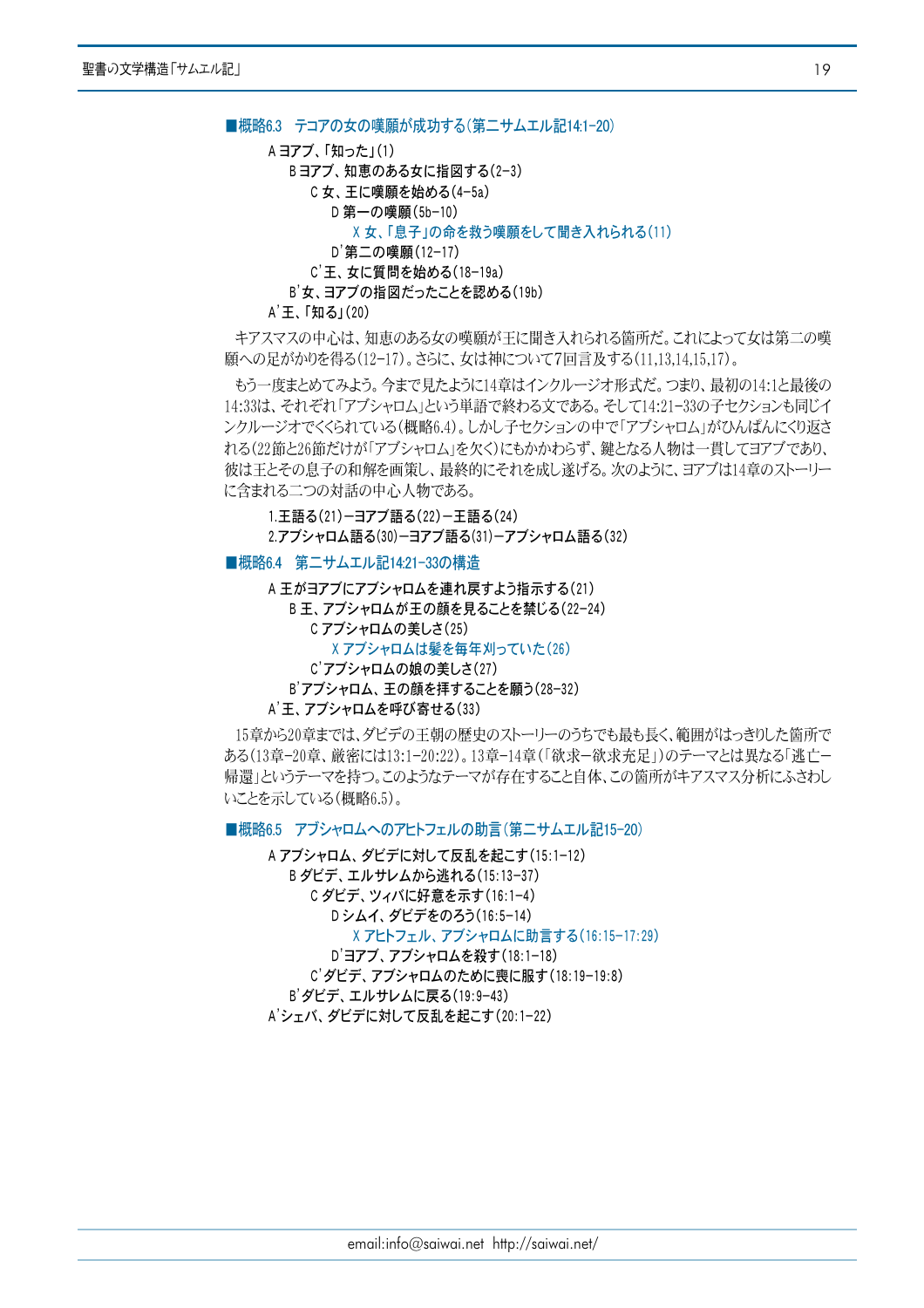概略6.5の各アウトラインは、さらに細かいキアスマスを含む。たとえば、D(シムイ、ダビデをのろう, 16:5-14)の箇所は次のように展開できる。

### ■概略6.5.1 第二サムエル記16:5-14

a ダビデ、バフリムに近づく(5a) bシムイ、ダビデに石を投げる(5b-6) cシムイ、ダビデをのろう(7-8) x アビシャイ、シムイの首を取ろうとする(9) c'ダビデ、シムイののろいを受け入れる(10-12) b'シムイ、ダビデに石を投げる(13) a' ダビデ、目的地に着く(14)

概略6.5のシェバの反乱(20:1-22)は、アブシャロムの反乱(15:1-12)に対応する。20:6でダビデがアビ シャイに語る言葉「今や、ビクリの子シェバは、アブシャロムよりも、もっとひどいわざわいを、われわれにし かけるに違いない。」は、アブシャロムの反乱とシェバの反乱のストーリーを強く対比させる。

20:1と20:22bとは両者とも「彼は角笛を吹き鳴らした」という文で終わっており、インクルージオ形式で ある。つまり、この2文ではさまれた箇所が、それ以外から区別されることを表す。そしてその内側はキア スマス構造であると推測される。

■概略6.6 第二サムエル記20:1-22b

Aシェバ、ダビデから離れる(1-2) B ダビデ、シェバの討伐に動き出す(3-7) X ヨアブ、ライバルのアマサを殺す(8-13) B'アベル・ベテ・マアカの知恵ある女がシェバを討つ(14-22a) A'ヨアブ、ダビデのもとに帰る(22b)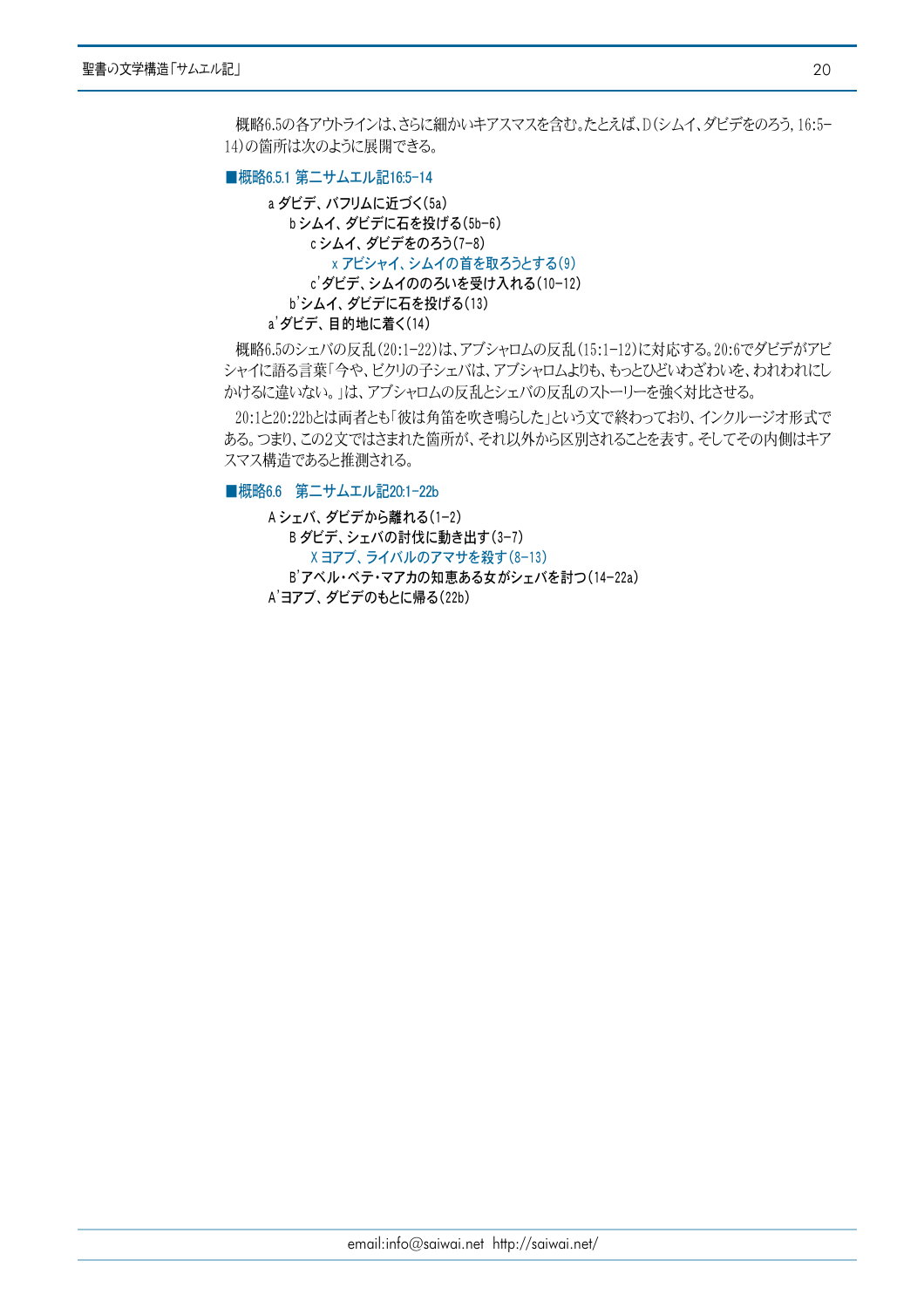# VII ダビデの最晩年とソロモンの王位継承(第二サムエル記21-第一列王記2)

サムエル記の結びである7番目の大きなストーリーのまとまりは、ダビデの支配のようすを詳しく描き、 ソロモンへの王位継承を述べる(概略7)。このストーリーの終わりに第一列王記の最初の2章が含まれ ているが、それには少なくとも二つの理由がある。

# [理由1]

ダビデ王の偉大な歴史のストーリーが、疫病の裁き(第二サムエル記24)で終わるのであれば中涂半 端だ。記者はストーリーの結末であるダビデの死の前後を詳しく書いている。しかしそれは第一列王記1 章と2章に含まれている。

#### 「理由2]

サムエル記で登場した人物、ヨアブ、シムイ、エブヤタル、ツァドク、ベナヤについての詳しい記述は第 一列王記1章-2章に現れる。つまり、第一列王記1章-2章においてサムエル記の人物たちのストーリー が収束するのだ。ソロモンの王位継承の導入を強調するために、後代の聖書編集者たちはダビデの死 のストーリーを、サムエル記の終わりから列王記の始めに移動したと想像される。

#### ダビデの最晩年とソロモンの王位継承(第二サムエル記21-第一列王記2) ■概略7

A サウルがギブオン人を殺したことによるききん(第二サムエル記21:1-14)

ー主が国の祈りに答えられる(21:14)

B ダビデの勇士たちの活躍(21:15-22) ーペリシテ人の闘士を倒したストーリーの詳細

C 主をたたえるダビデの歌 (22:1-51)

C'ダビデへの主の言葉(23:1-7)

B' ダビデの勇士たちの活躍 (23:8-39) ーペリシテ人の闘士を倒したストーリーの詳細

A' ダビデが人口調査をしたことによる疫病(24:1-25) ー主が国の祈りに答えられる(24:25)

結び:ダビデの死とソロモンの王位継承(第一列王記1:1-2:46)

一王国はソロモンによって確立した(2:46)

第二サムエル記21章-第一列王記2章の構造は通常は見られないパターンだ。全体は7部からなる (第一列王記1章–2章を含めた場合)が、第二サムエル記21章から24章までは6部に分かれた一つのキ アスマスであり、最後の第一列王記1章-2章は独立して別の構造を持つ。詳しい話に入る前に、もう一 度第一サムエル記からの全体の流れを思い出してみよう。

第一サムエル記1章-7章 イスラエルの王制の始まり

- 第一サムエル記8章-15章 イスラエルの王制の実施
- 第一サムエル記16章-31章 王国の確立

第二サムエル記1章-20章 ダビデによる王国の安定化

というストーリーが第二サムエル記21章-24章の前にあった。これにつづく第二サムエル記21章-24章 の目的は、威厳に満ちたさばきつかさサムエルの歴中、サウルの歴中、ダビデの歴中をまとめることだ。

このまとめの部分について、神学的な重要性が低いと考えたり、その前に述べられている王朝の歴史 の箇所よりも重要性が低いと考えるのは大きな誤りである。散文と詩を組み合わせた高度な技巧は、イ スラエルの偉大な王の歴史の幕を閉じるのにふさわしい。第二サムエル記21章-24章は、めったやたらに つぎ足された「おまけ」などではなく、ダビデの生涯を「メシアの予型」として神学的に記述するために計 算されたものだ。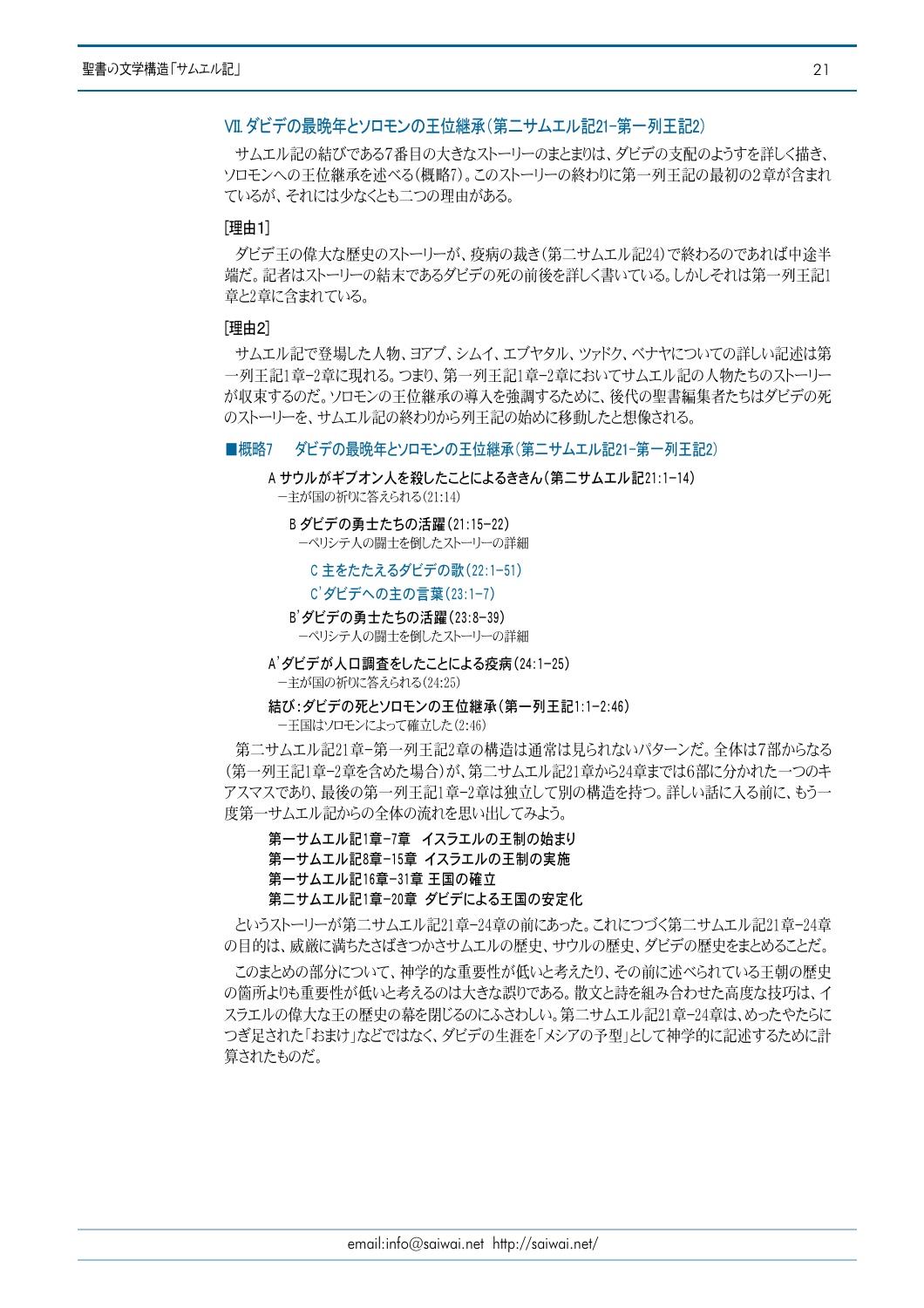■概略7.1 第二サムエル記21-24の構造

A イスラエルに対する主の怒り(21:1-14) Bダビデの勇士たち(21:15-22) C主をたたえるダビデの歌(22:1-51) C'ダビデへの主の言葉(23:1-7) B'ダビデの勇士たち(23:8-39) A'イスラエルに対する主の怒り(24:1-25)

この種のアウトラインは、時間的順序の正確さよりも技巧を優先させるものともいえる。第二サムエル 記21章-24章が確かにひとつづきであることを示す二重インクルージオにも注目したい。下記のように、 このインクルージオは21章の初めの節と24章の終わりの節を連結する。

三年間引き続くききん(21:1) 三年間のききん(24:13) 神はこの国の祈りに心を動かされた(21:14) 主が、この国の祈りに心を動かされた(24:25)

ダビデへの主の言葉(C' 第二サムエル記23:1-7)は、それ自体をキアスマスとして展開できる。神が 立てられた王ダビデのありさまを歌の中心部に置くことによって、「主」がダビデの最後のことばの中心に なるように構成されている。主が中心であるがゆえに、これが「最後のことば」なのだ。

■概略7.1.1 第二サムエル記23:1b-7

a ダビデ、三人称形で自分を紹介する(1b-e) b ダビデ、一人称形で語る(2-3b) x 主が語られる(3c-4) b' ダビデ、一人称形で語る(5) a'ダビデ、三人称形で悪者を描写する(6-7)

■概略72 ソロモンの王位継承(第一列王記1-2)

A アドニヤ、王位を奪おうと画策する(1:1-11) Bアドニヤの画策、覆される:ソロモン、アドニヤを責めない(1:12-53) C ダビデ、ヨアブとシムイを殺すことをソロモンに指示する(2:1-9) X ダビデの死(2:10−22)

A'アドニヤ、再び王位を奪おうと画策する(2:13-22)

B'アドニヤの画策、覆される:ソロモン、アドニヤを打ち取る(2:23-25) C'ソロモン、ヨアブとシムイを打ち取り、エブヤタルを罷免する(2:26-46)

サムエル記では、イスラエルの指導者として祭司、預言者、王(エリ、サムエル、サウル、ダビデ)の三 つの職が、予測できる形で秩序立って引き継がれていった。それに比べてダビデの後継者選びは、先 の読めない不安定なものだったことがストーリー全体からうかがえる。

ダビデ王の後継者が決まるまでに信じられないほど多くの犠牲が払われた。ダビデの息子のうち四人 (アムノン、バテ・シェバの初子、アブシャロム、アドニヤ)は、第一列王記2章までの間に、人の罪によって 起こされるあらゆる災禍と戦乱の中で死んでしまう。直接的であれ間接的であれ、それぞれの死には はっきりした原因があった。

第二サムエル記7章では、後継者が誰であるか知らされないまま、ダビデが神に選ばれた王であり、し かもダビデの家が王の家系として永遠に立てられるという約束が与えられる(第二サムエル記?:1-17)。 これに先立って、ダビデがユダとイスラエル両方を治めている時期にダビデの息子たちの名前が挙げら れている(第二サムエル記3:2-5)が、ここには六人しかいない。注意深い読者なら、いるはずの七番目の 人物が欠けていることに気づくだろう。七番目は誰だろうか。ふつう重要人物は七番目に登場するもの と決まっている。たとえばボアズはペレツから七代目の人物だ(ルツ4:18-21)。その後ダビデに与えられ た息子たち(第二サムエル記5:13-15)の名前のリストにもはっきりした手がかりはない。彼らはダビデが さらにめとったそばめたちと妻たちから生まれた(第二サムエル記5:13)。ソロモンの名前はリストの四番 目にそっけなく挙げられているだけである。後継者に関する情報がほとんど明かされていないのは、統一 された新王国のこれからの長い道のりと、王家の前途に横たわる苦難とを示しているのだろうか。文学的 構造によく注意するならば、これらのことに気づかないではいられないのである。